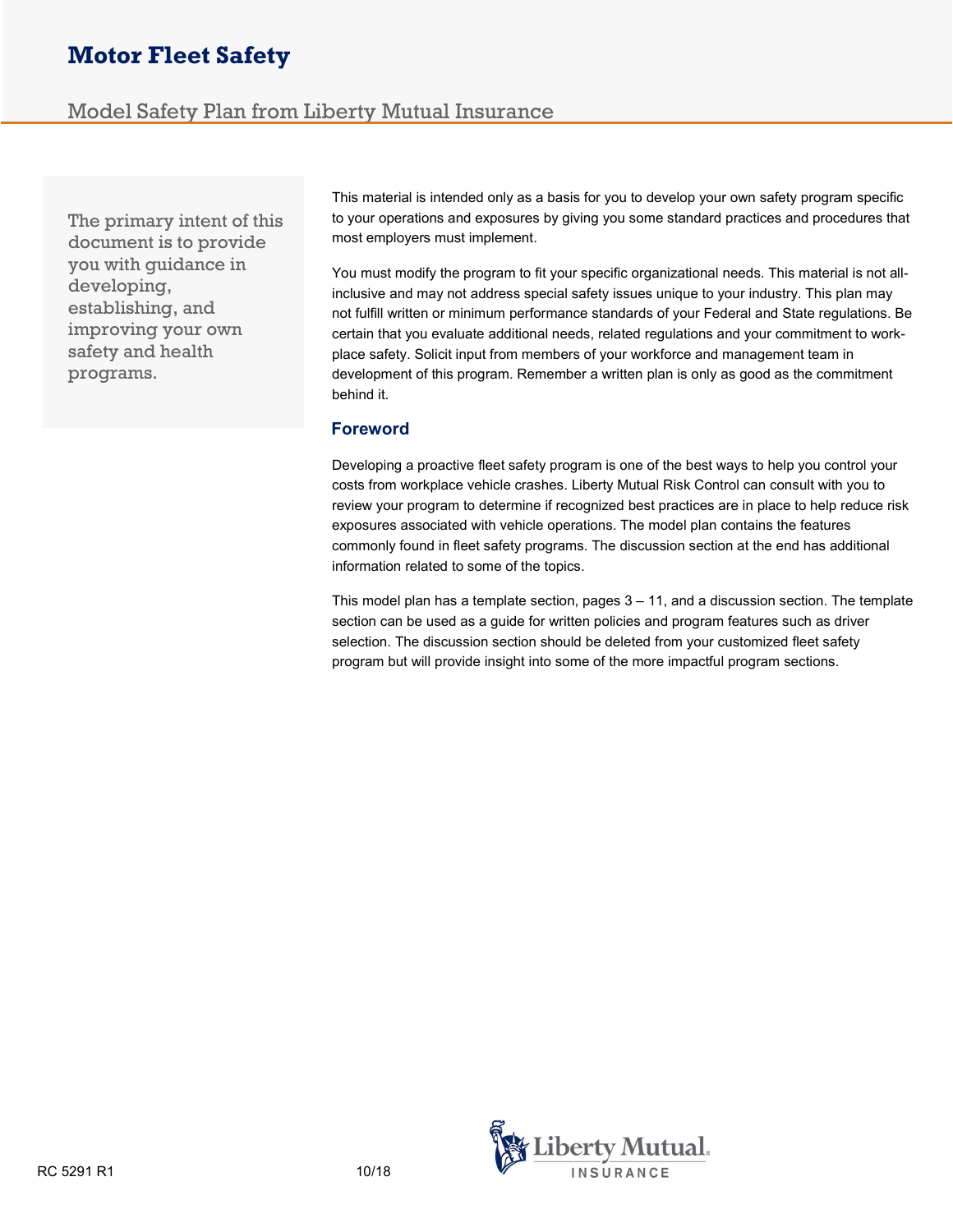## Table of Contents

| <b>Topic</b>                                             | Page      |  |  |  |
|----------------------------------------------------------|-----------|--|--|--|
| <b>Fleet Safety Program templates</b>                    | $3 - 11$  |  |  |  |
| Authorized drivers                                       | 5         |  |  |  |
| <b>Distractions</b>                                      | 6         |  |  |  |
| Driver expectations                                      | 7         |  |  |  |
| Vehicle maintenance                                      | 8         |  |  |  |
| Crash/incident response and reporting                    | 8         |  |  |  |
| Crash/incident investigation analysis                    | 9         |  |  |  |
| Communicating and acknowledging expectations             | 9         |  |  |  |
| Operating non-owned company vehicles on company business | 9         |  |  |  |
| Regulated (FMCSA or state DOT) vehicles                  | 10        |  |  |  |
| Driver evaluations                                       | 10        |  |  |  |
| Personal use of company owned vehicles                   | 10        |  |  |  |
| Hours of use                                             | 11        |  |  |  |
| Vehicle operations in inclement weather                  | 11        |  |  |  |
| Driver training                                          | 11        |  |  |  |
| <b>Program Elements Discussion Items</b>                 |           |  |  |  |
| Minimum insurance limits for personal vehicles           | 12        |  |  |  |
| Motor vehicle record check                               | 12        |  |  |  |
| Driver training vs. communicating company expectations   | 13        |  |  |  |
| <b>Examples of Acknowledgement forms</b>                 | $15 - 21$ |  |  |  |
| Mobile device use policy for drivers                     | 16        |  |  |  |
| Driver questionnaire                                     | 17        |  |  |  |
| Motor vehicle records                                    | 18        |  |  |  |
| Employment application driving position supplement       | 20        |  |  |  |
| Sample safe driving performance expectations             | 21        |  |  |  |
| <b>Resources</b>                                         | 22        |  |  |  |

The illustrations, instructions and principles contained in the material are general in scope and, to the best of our knowledge, current at the time of publication. No attempt has been made to interpret any referenced codes, standards or regulations. Please refer to the appropriate code-, standard-, or regulation-making authority for interpretation or clarification. Provided that you always reproduce our copyright notice and any other notice of rights, disclaimers, and limitations, and provided that no copy in whole or in part is transferred, sold, lent, or leased to any third party, you may make and distribute copies of this publication for your internal use.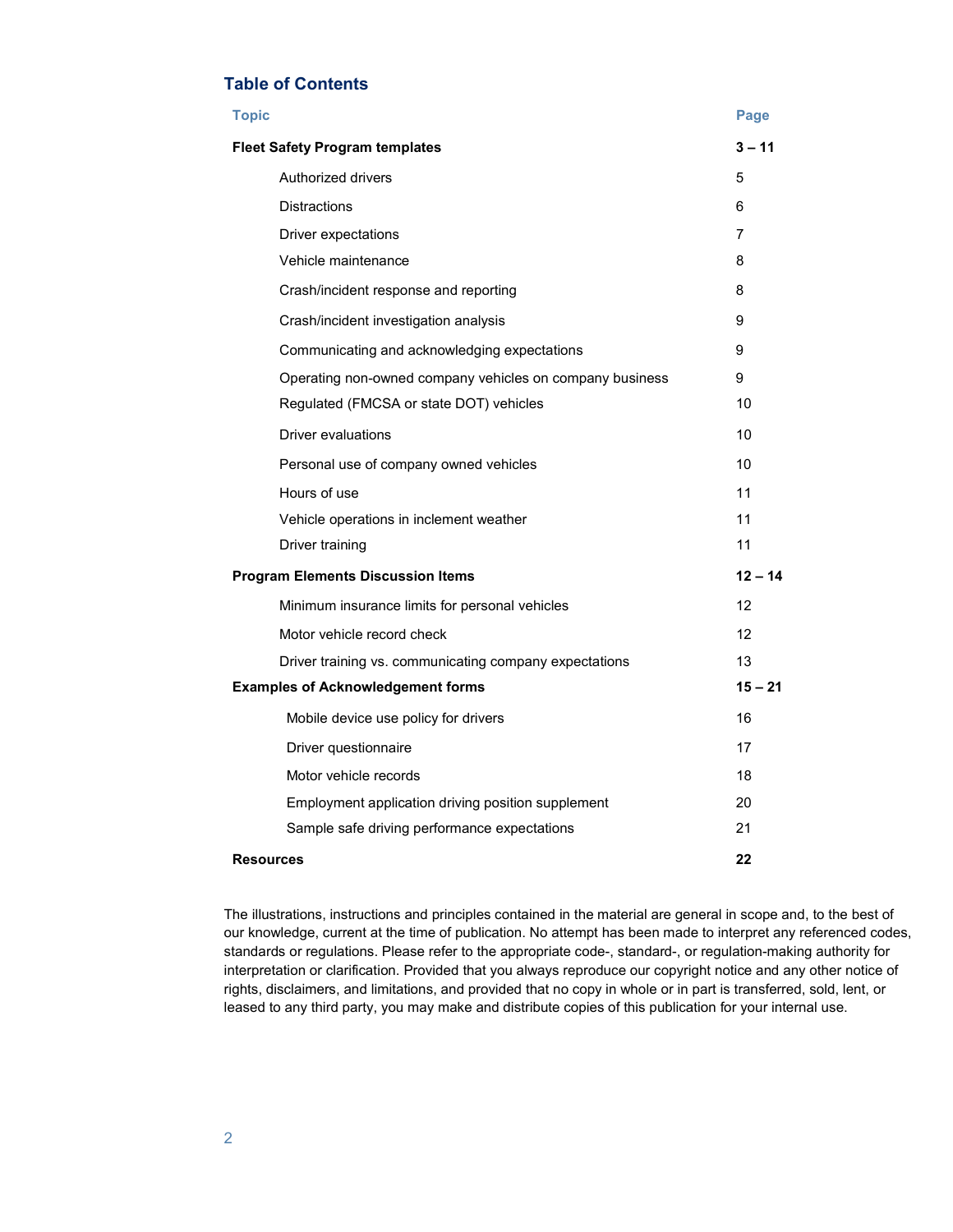Fleet Safety Program

(Add Company Name)

(Add Location)

Issued (add date)

Revision Date (add date to be revised based on company policy)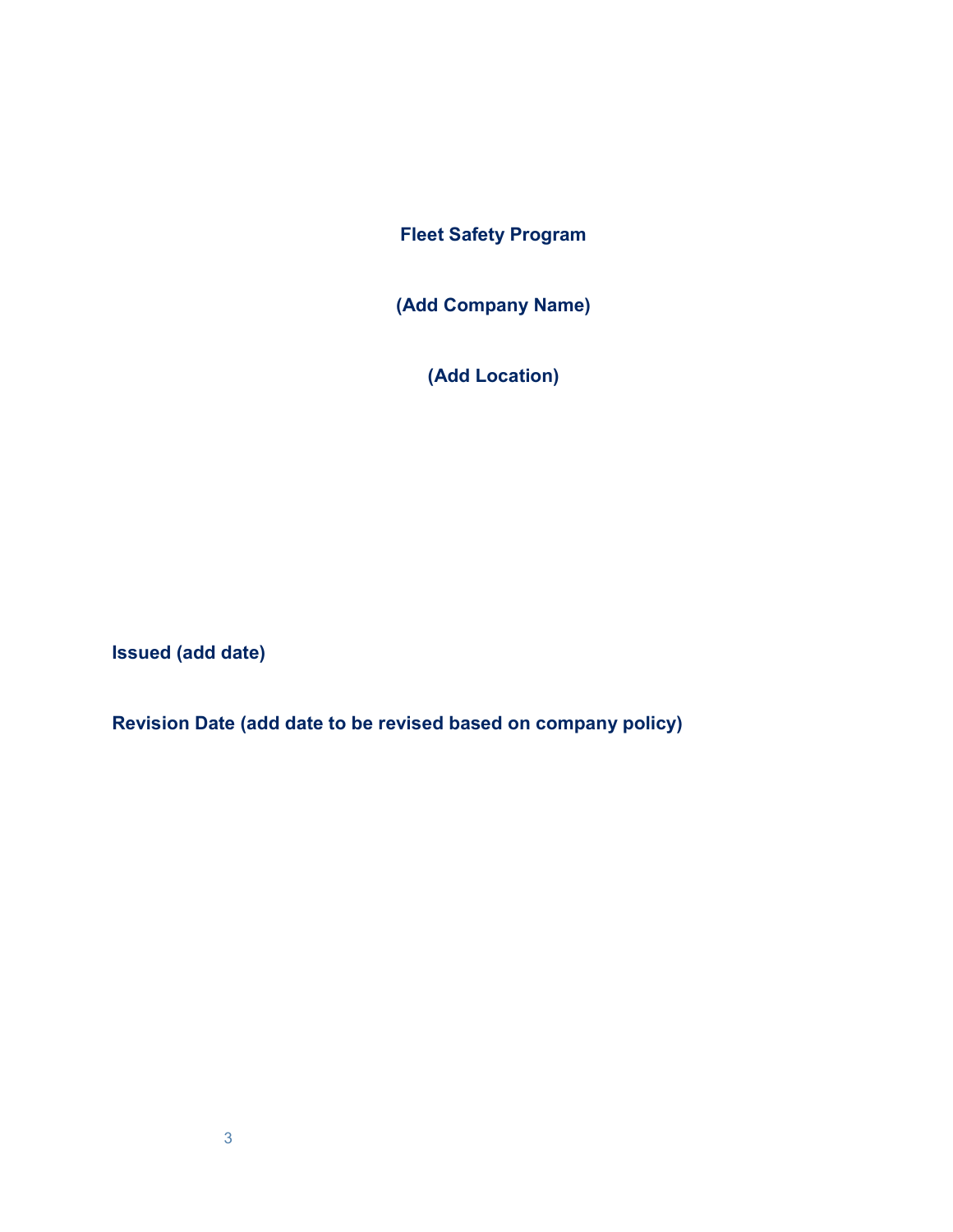# Fleet Safety at (Company Name)

## (Use this policy as a guide and customize to your organization's needs.)

Our motor fleet safety program has been implemented to promote safe driving on and off the job. When properly implemented, this program can help reduce the frequency and severity of crashes and violations in our vehicle operations. Our focus is on reducing the financial burden of crashes and the accompanying human suffering. It is equally important that we present a strong public image of a company that puts safe drivers on the road.

We will properly select and train employees who drive on company business and we will keep well-maintained vehicles.

(Name) is appointed Fleet Coordinator with responsibility for managing vehicle and driver safety issues. He/she has authority to implement our vehicle safety program and is accountable to (Executive) for its effectiveness.

Our Fleet Coordinator is responsible for investigating, documenting, contacting, and maintaining communications with Liberty Mutual Insurance, our insurance carrier, and following up on automobile claims handling. This program also fits within our disability management plans for emphasizing prompt return to work for workplace injuries sustained from motor vehicle crashes, through a transitional duty assignment.

The program policies and expectations apply to everyone operating a company vehicle, whether owned and leased, and employees operating personal, rented, or leased vehicles on company business.

(Assigned line manager or general manager) and a review board team will be promptly review all crashes or incidents. The review is intended to identify and address root causes of crashes.

A list of employees authorized to operate motor vehicles on company business will be maintained by the

Department (Department Name). Employees are not allowed to operate motor vehicles on company business unless they are on the list of approved drivers. Supervisors are responsible for verifying an employee is on the list of approved/authorized drivers prior to assigning the employee to work tasks that involve the operation of a motor vehicle on company business.

Employees are required to immediately report all crashes and moving violations that occur during work-related activities, if they are driving a company-owned, rented or leased vehicle used for company business or a personal vehicle being operated on company business.

We will provide safe and reliable transportation to authorized drivers, and the resources for properly maintaining company vehicles. It is each driver's responsibility to ensure proper vehicle maintenance, exercise defensive driving habits, maintain a good driving record, and adhere to the company safe driving expectations and objectives outlined in this program.

Employees who are authorized to drive personal vehicles on company business are expected to maintain their vehicles in safe operating condition as well as provide the fleet coordinator with proof of liability insurance with minimum coverage that meets or exceeds the limits outlined in the personal vehicles used on company business section. All occupants of company vehicles and occupants of personally owned vehicles driven on company business must wear seatbelts/restraints at all times.

We will adhere to all federal, state, and local laws governing vehicle operation. Management at all levels is expected to support and enforce our fleet safety program.

 $\_$  ,  $\_$  ,  $\_$  ,  $\_$  ,  $\_$  ,  $\_$  ,  $\_$  ,  $\_$  ,  $\_$  ,  $\_$  ,  $\_$  ,  $\_$  ,  $\_$  ,  $\_$  ,  $\_$  ,  $\_$  ,  $\_$  ,  $\_$  ,  $\_$ 

 $\_$  ,  $\_$  ,  $\_$  ,  $\_$  ,  $\_$  ,  $\_$  ,  $\_$  ,  $\_$  ,  $\_$  ,  $\_$  ,  $\_$  ,  $\_$  ,  $\_$  ,  $\_$  ,  $\_$  ,  $\_$  ,  $\_$  ,  $\_$  ,  $\_$ 

(Company Executive) (Designated fleet coordinator)

(Company Name) (Date)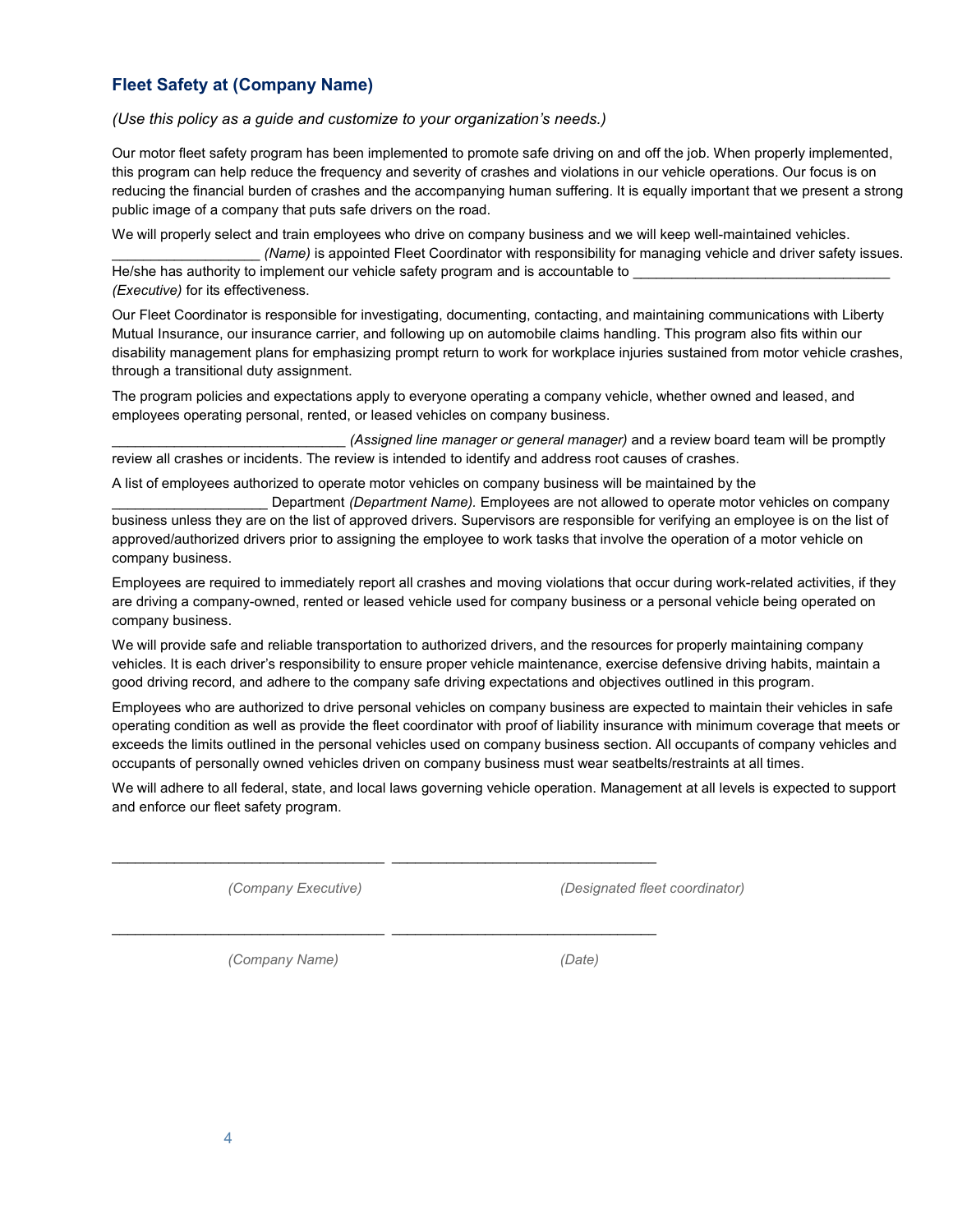## Authorized Drivers

The company will maintain a list of authorized drivers by type of vehicle. Supervisors are expected to verify that a driver is on the list of authorized drivers prior to assigning him/her tasks related to motor vehicle operations. Drivers must meet the criteria and process steps outlined below to be placed on the list of authorized drivers. Vehicle types included on the authorized driver list will match the types of vehicles in our fleet and include:

- Company owned passenger vehicles
- Personal or rented vehicles used for company business or travel
- Light trucks
- Non-CDL commercial vehicles
- CDL class vehicles
- Special vehicles which require additional qualification steps

The list of authorized drivers will be reviewed on a regular basis and kept current. Drivers may be removed from the list based on driving performance, motor vehicle record (MVR) changes, vehicle crashes/incidents and non-compliance with fleet safety program policy violations including seat belt and distraction policy violations.

Prospective employees and current employees in existing positions that require or may require the use of a motor vehicle or applying for new positions within the company requiring use of a motor vehicle must:

- Meet the driving record criteria outlined below
- Provide a listing of current and past driver's license information for the past 10 years
- Provide a list of violations and convictions for the past 5 years
- Acknowledge that on-going motor vehicle record reviews will take place
- Acknowledge they understand that not meeting the driving record criteria is cause for immediate removal from positions that require motor vehicle operations which could lead to termination if they do not qualify for other positions or if other positions not requiring operation of vehicles are not available.

#### Drivers must meet the following criteria:

- Must have held a valid driver's license for 2 years
- Must be at least 18 years old
- Must meet additional criteria if they are operating vehicles defined as "commercial motor vehicles" used in intrastate or interstate commerce
- Must have no more than 2 moving violations in the past 3 years
- No serious violations as outlined below in the past 3 years
- No repeat serious violations for the length of the driving record
- No more than 1 preventable crash in the past 3 years, and no more than 2 combined violations and crashes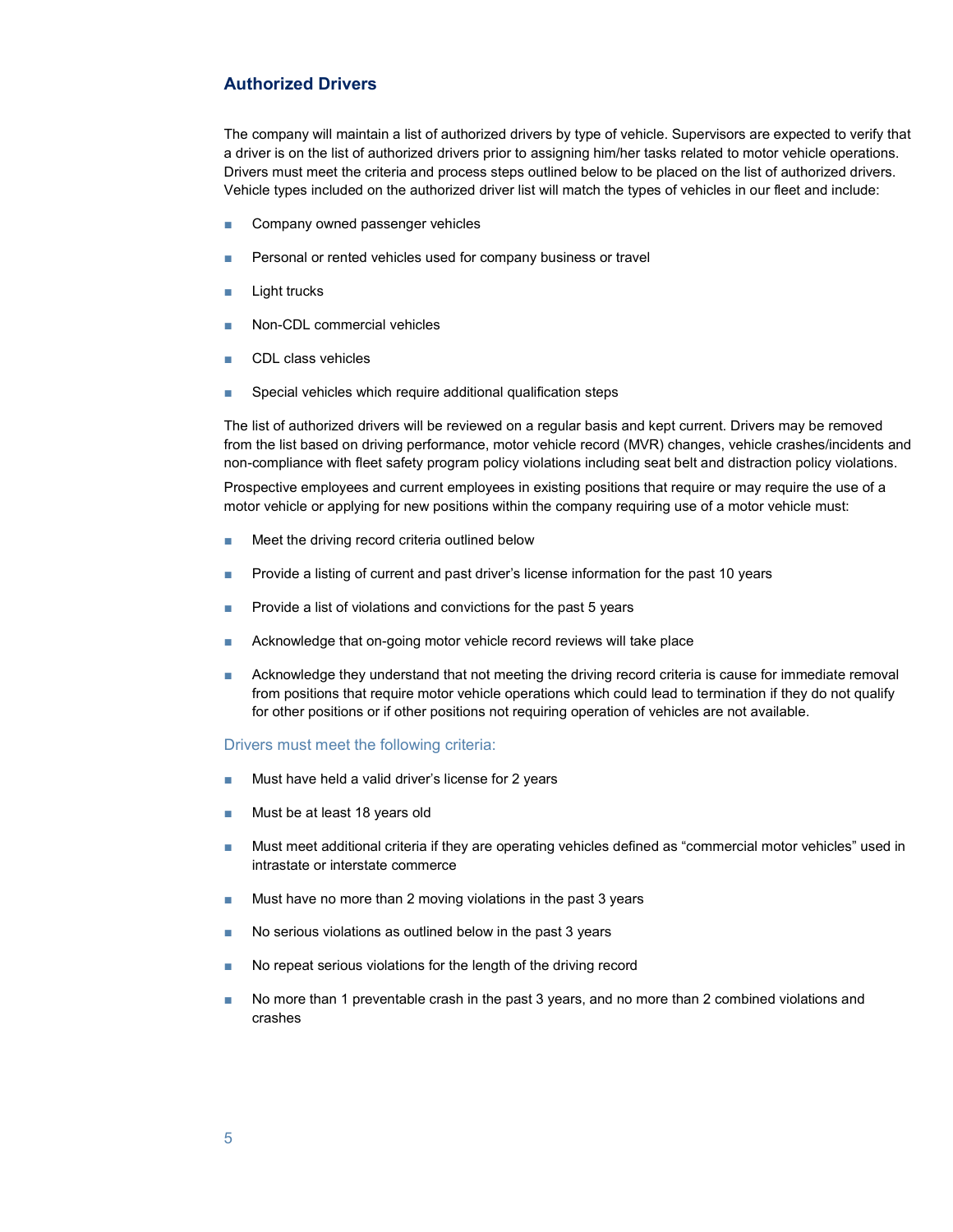#### Serious violations include:

- Speeding 20 MPH or more over posted
- Operating while intoxicated
- Felony use of a vehicle
- Passing school bus with lights flashing for loading or unloading
- Crossing RR tracks against activated warnings
- Drag racing
- Other violations which show a significant disregard for the safe operation of motor vehicles

Drivers are expected to report violations and convictions the next business day. Drivers who receive a suspension, a revocation, or have an expired license are not to operate company vehicles or any motor vehicle on company business.

Drivers will be required to provide a listing of all violations in the past 5 years and states where they have had a driver's license. State motor vehicle record checks will be made to verify a valid license and obtain a history of violations and convictions.

Exceptions may be made on a limited basis when there are documented reasons. Exceptions must be approved by the senior executive (add name or title) and the exception documented as part of the hiring or placement process.

Drivers must pass a road test in the type of vehicle they will operate and complete the Driver Distraction and Mobile Device Use Policy, page 16). Successfully completing a road test is part of the process to be placed on the list of approved drivers.

Drivers must pass the following background checks to be placed on the list of approved drivers.

- Drivers record (as described above)
- Past employment checks
- (List other checks used as part of the hiring or qualification process)

## **Distractions**

Drivers who attempt to multi-task while driving are at a higher risk of crashing their vehicle or contributing to circumstances where crashes are more likely.

Cell phone and texting: The use of mobile devices or cell phones used for calls and text messaging when operating motor vehicles on company business is prohibited. The only exception is emergency communication to 911 to report actual emergencies.

Management is expected to comply with this policy and not require or expect employees to respond when driving.

Drivers should not engage in the following activities or other activities which take their hands off the wheel, eyes off the road, or mind off driving. (Edit the list based on your company needs, vehicles, and operations and address a range of distracting activities that are prohibited while operating company vehicles and personal vehicles on company business.)

- Eating or drinking
- In-vehicle entertainment/infotainment systems
- Smoking
- Personal grooming
- 6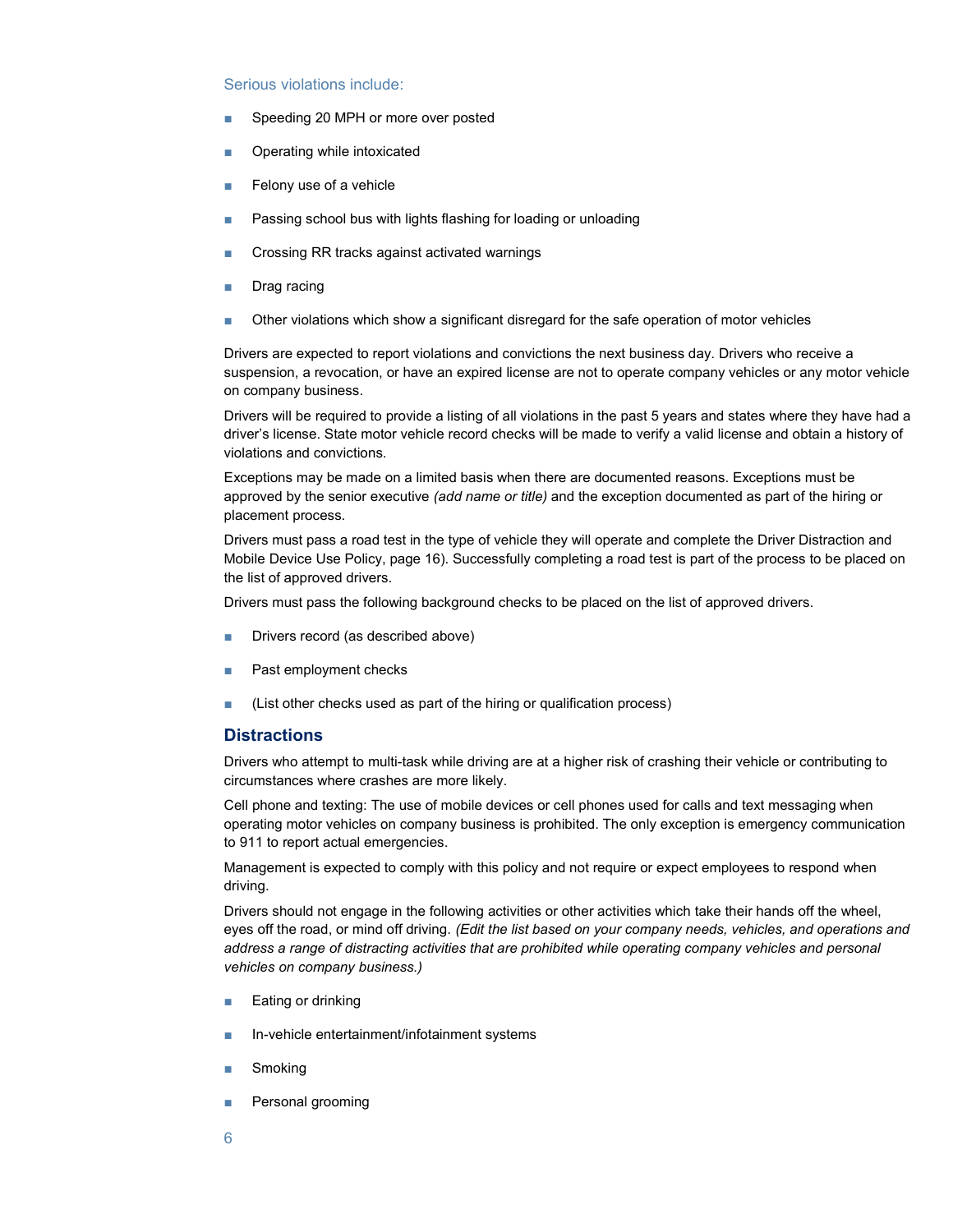- Watching non-traffic situations outside the vehicle (crashes, people, construction)
- Doing paperwork from your last client
- Using video players
- Reaching for loose items
- Interacting with passengers
- Child care
- Reading books, newspapers, or other printed material
- Transporting pets in the vehicle (unless in carriers and secured)
- Changing clothes
- Programing navigation devices

Drivers are expected to complete and sign the Driver Distraction and Mobile Device Use Policy, page 16, prior to operating motor vehicles on company business.

## Driver Expectations

Drivers are expected to operate company owned and non-owned vehicles used on company business in a safe and courteous manner at all times based on the weather, road, and traffic conditions. Motor vehicle laws for the area where the vehicle is being operated may be different than where the driver lives or is based. It is your responsibility as a driver to be aware of and comply with local traffic regulations.

In addition to complying with motor vehicle laws, the following are expectations for using motor vehicles on company business and when operating a company vehicle:

- Seat belts must be used by driver and all passengers.
- Properly installed child safety seats or booster seats must be used for all children under 80 lbs.
- Keys must never be left in the vehicle. Spare keys are to be kept in the office or at your home.
- Materials and inventory must not be left in plain view where they may be susceptible to theft or damage. Drivers are responsible for the security of vehicles and cargo.
- Lock an unattended vehicle.
- Observe posted speed limits and rules of the road.
- Maintain company vehicles in accordance with our company policy and specifications. You will be responsible for damage to company vehicles resulting from reckless or abusive handling or operation.
- Be courteous to other drivers and pedestrians. Observation reports may be utilized to identify your driving habits and will be used in your evaluation.
- Do not use controlled substances or alcohol prior to or when operating a motor vehicle. Be aware of possible adverse effects of prescription drugs and do not operate a motor vehicle when ability is impaired.
- Only the assigned driver or other company personnel engaged in the course of their employment are permitted to drive company vehicles.
- Keep windows clean inside and out to reduce glare.
- Remove snow accumulation prior to driving. Removal includes snow from on top of the vehicle and all windows and lights so visibility is maximized.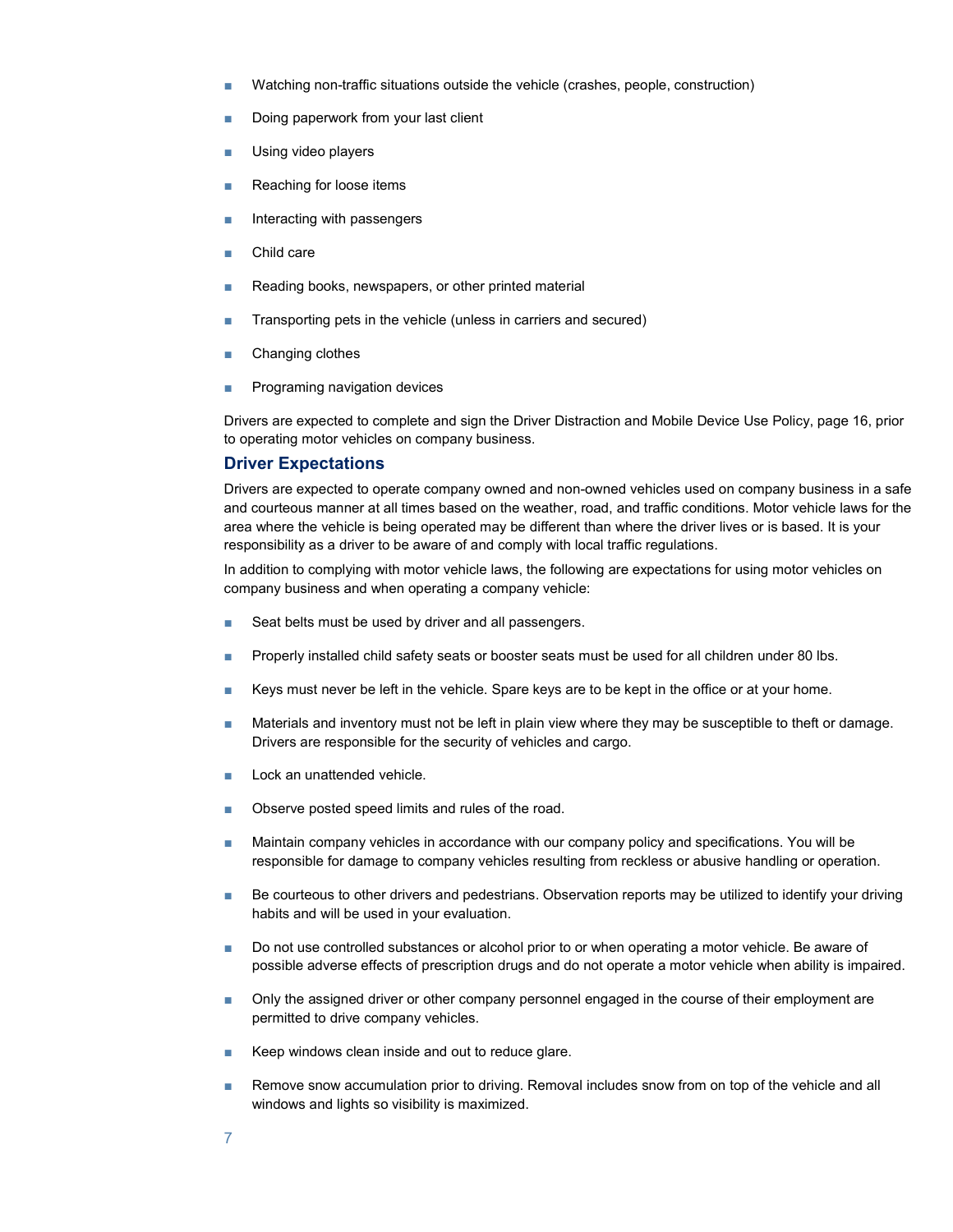- Maintain 4 seconds of following distance between your vehicle and other vehicles (passenger vehicles), 5 to 8 seconds in heavy/long combination vehicles, and move slightly slower than the flow of traffic in heavy traffic. When following other company owned vehicles the following distance should be doubled to reduce the potential for multiple company vehicles being involved in a crash.
- Maintain awareness of what is in front of your vehicle, on both sides, and behind to reduce the need for sudden stops or quick lane changes which can make it more likely other vehicles with strike your vehicle.
- Do not drive when fatigued and plan trips to avoid fatigue.
- Drivers should verify a crash reporting kit is available in company vehicles they operate

#### Vehicle Maintenance

Drivers of personally assigned company vehicles are expected to schedule and complete routine maintenance per the instructions from our vehicle management company. Larger vehicle service will be coordinated by fleet maintenance and vehicles will not be scheduled for use when routine service is required.

A file will be kept for each vehicle documenting when scheduled service and repairs are performed. The maintenance files for regulated vehicles will be documented following FMCSA regulations on inspections and outlined in the regulated fleet program.

## Crash/Incident Response and Reporting

Drivers are expected to report crashes, theft, damage, and other vehicle incidents on a timely basis. This typically means the same day when we are open for business or the next business day. Drivers should complete the crash and incident report form per the instructions found in the crash reporting packet kept in the vehicle. Drivers should report incidents for all company vehicles, rental vehicles used on company business, and personal vehicles when being used on company business.

#### Procedures to Follow in a Vehicle Crash

- Protect the scene of the crash and take action to prevent additional collisions or injuries.
- Pull off the roadway as far as possible, unless otherwise directed.
- Place reflectors or flares in front of and to the rear of your vehicle. Follow applicable federal or state laws.
- Contact emergency authorities immediately.
- Administer emergency first aid if trained to do so, following any applicable state or local guidelines.

Obtain and record the following information at the scene of the crash:

- Name and address of each driver, passenger, and/or witness to the crash.
- License number of each vehicle involved.
- Name and policy number of the insurance company for each vehicle involved.
- Complete a vehicle crash reporting form, including a diagram of the crash.

#### What to Do

- Be courteous. Do not arque. Keep calm.
- Give your name and address to the injured person or a police officer before leaving the scene. If police respond to the crash, do not leave the scene until you are told you may leave by the officer(s) responding.

#### What Not to Do

■ Do not talk about the crash except to a police officer, your employer, or your insurance claim adjuster.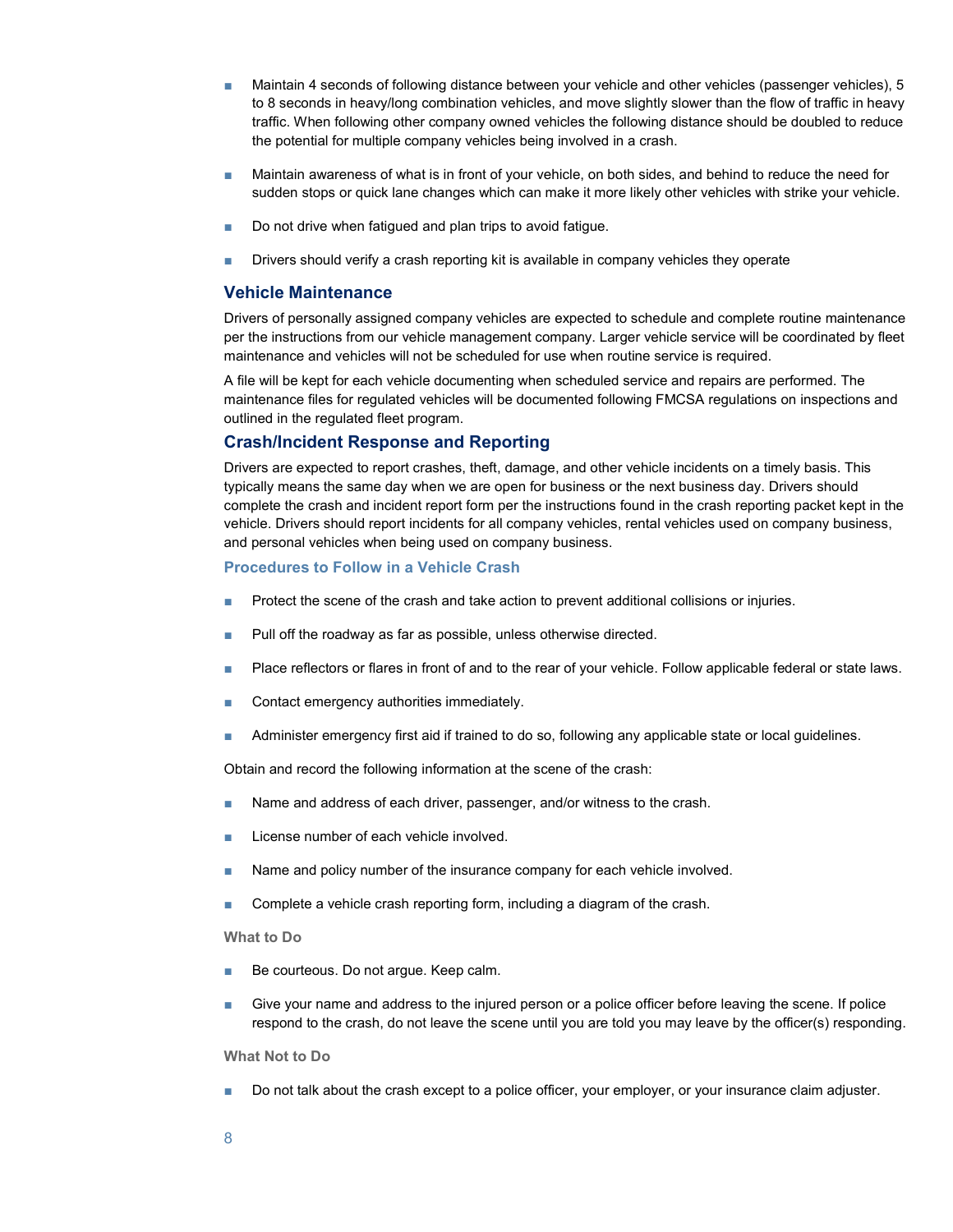- Make no settlements or offers of settlements to anyone.
- Do not sign any statements or reports other than official police reports.
- Do not admit fault.

#### Crash/Incident Investigation Analysis

Crashes, theft, damage incidents, and other types of loss will be reviewed by the designated fleet safety manager. The fleet safety manager may consult with other management when reviewing a crash based on the severity and circumstances. The review will include the following areas:

- Was the crash, theft, damage, or loss reported promptly per the policy guidelines?
- Were fleet safety program policies followed regarding operating the vehicle, securing it or maintenance?
- Did the driver take expected precautions to avoid the incident?
- Was management responsible or did they contribute to creating a situation that made the loss more likely?
- A review of the driver's past incidents, telematics data, training, motorist feedback, past performance reviews, and driving record.
- Based on citations issued or other circumstances should the driver remain on the list of authorized drivers?
- Is an improvement or coaching plan needed for the driver?
- Should operational policies be modified to address areas which may have contributed to the loss?
- Should the crash be classified as a preventable crash for the qualification criteria?

Based on the results of the review, corrective or improvement action plans may be developed, or the driver removed from positions that require the operation of motor vehicles.

### Communicating and Acknowledging Expectations

Prior to a driver being placed on the list of authorized drivers, they must review the fleet safety policy and acknowledge they understand and agree to comply with the policy expectations. Management will communicate with drivers on an ongoing basis to reinforce the program polices and provide driver education.

#### Operating Non-Owned Company Vehicles on Company Business

Employees operating personal vehicles on company business or using rental cars for company business must be on the list of approved drivers for operating non-owned vehicles. All fleet safety policies outlined here apply to operating owned or non-owned vehicles on company business. In addition to complying with fleet safety program practices, drivers of non-owned (personal) vehicles are expected to:

- Maintain the vehicle per the manufacture's recommendation
- Inspect the vehicle on a regular basis
- Keep tires inflated and windows clean inside and out
- Provide documentation of liability insurance of with limits of at least 100,000 per person and 300,000 per occurrence
- Inform the fleet safety manager if insurance is cancelled or changed
- Report convictions and violations as outlined in this policy
- Report crashes and related incidents per the crash reporting policies
- Vehicle must be standard passenger vehicles (no motor cycles or non-street legal vehicles are allowed)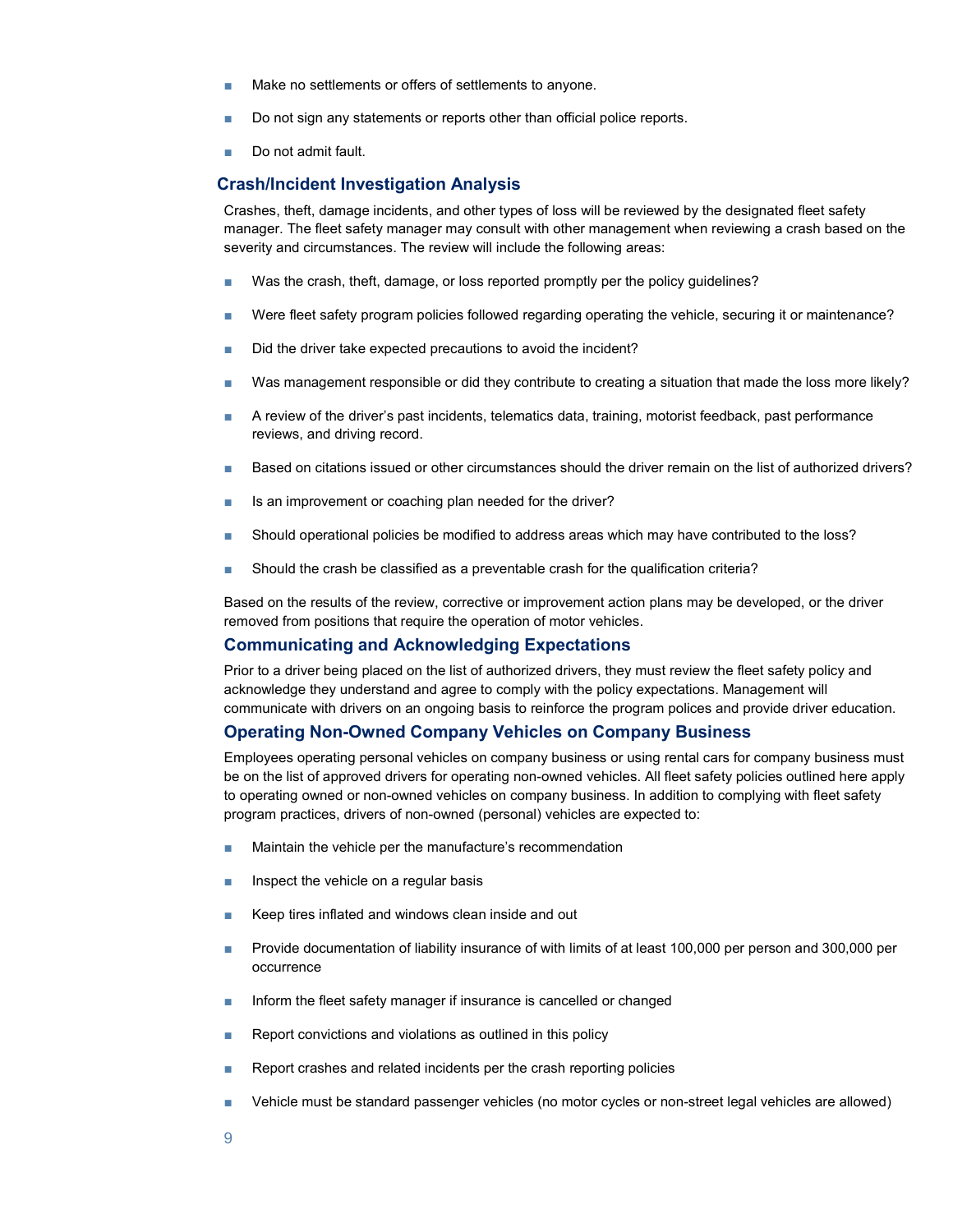■ Drivers should discuss the frequency and amount of business use with their personal insurance carrier and obtain a business use endorsement as needed

## Regulated (FMCSA or State DOT) Vehicles

Operating regulated vehicles has additional requirements and may require a Commercial Driver License (CDL). There are differences by state for non-CDL required vehicles operated in intrastate commerce. The requirements and driver expectations for regulated vehicles is addressed in a separate program. Vehicles which are regulated are identified on the vehicle list and any driver operating them must be listed as an authorized driver on the authorized driver list.

### Driver Evaluations

Operating motor vehicles will be part of each driver's annual evaluation. Review items will include:

- Fleet safety policy compliance
- Compliance with vehicle inspection protocols
- Arranging for vehicle maintenance in a timely manner based on mileage
- Fuel mileage and vehicle condition
- Driving record review and comparison to driver qualification criteria
- Telematics data review on driving performance
- Compliance with our distractions policy

Driver performance will also be reviewed for eligibility to operate motor vehicles when citations are received, after crashes or vehicle related incidents, and after receiving complaints. Drivers not complying with policies or meeting our criteria may be removed from positions that require the operation of vehicles. This could result in termination if a non-driving position for which the driver is qualified does not exist.

#### Personal Use of Company Owned Vehicles

Personal use of company owned vehicles is limited to individually assigned passenger vehicles. The use by anyone other than the assigned driver is limited to:

- The driver's significant other or spouse
- Use is intended to be incidental
- Spouse or significant other must meet the motor vehicle record criteria and agree to motor vehicle record checks
- Must agree to comply with the vehicle operation expectations outlined in this policy
- Must have a valid license for the type of vehicle being operated
- Vehicles are not to be used for overnight driving on vacation
- Drivers are expected to comply with expense reporting requirements as outlined in other policies
- Drivers are responsible for addressing distractions inside the vehicle and verifying that passengers comply with our seat belt/passenger restraint policy
- Loaning of company vehicles to employees of our company is prohibited unless they are on the list of authorized drivers for that type of vehicle
- Towing trailers, boats, or other vehicles not owned by the company is prohibited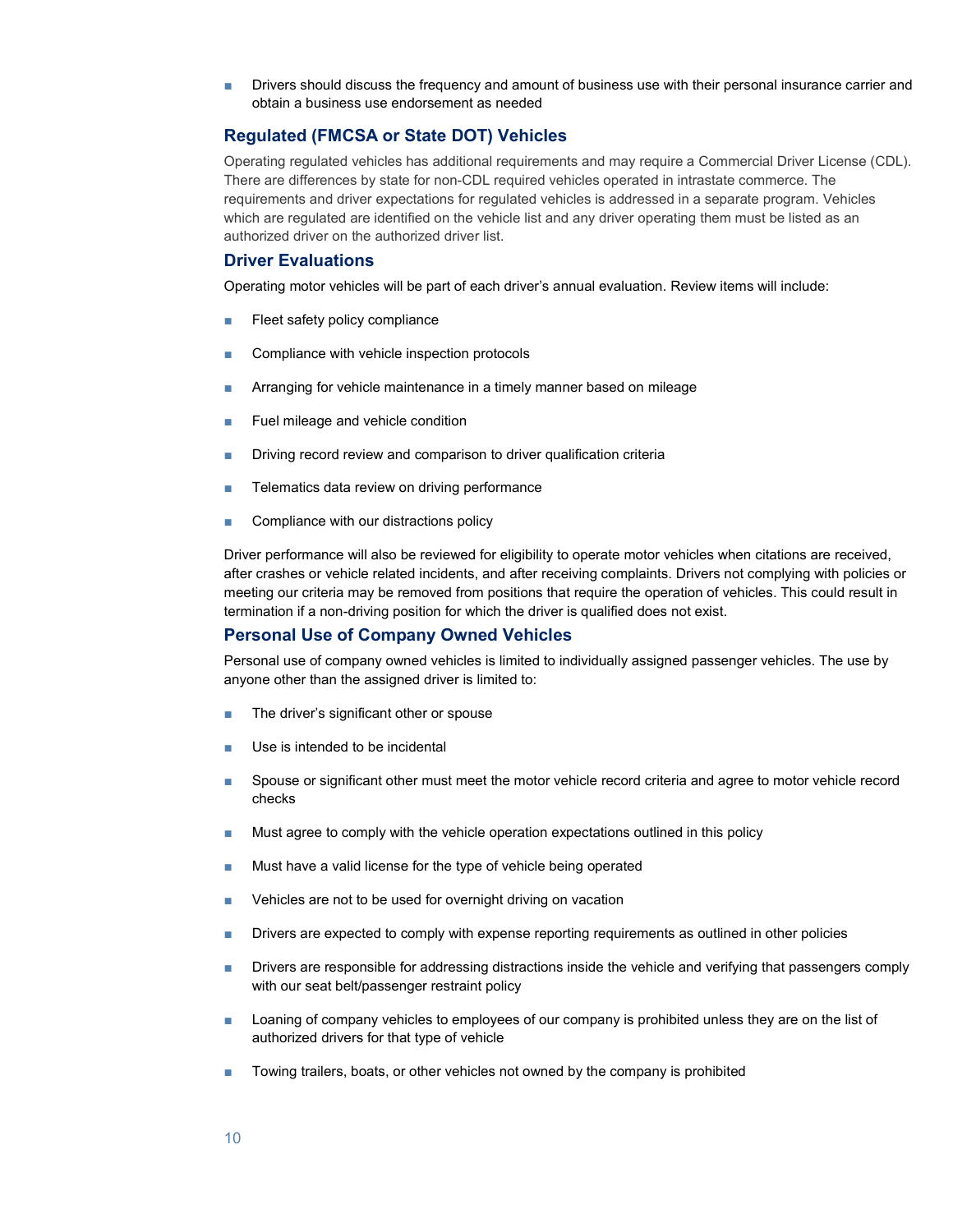## Hours of Use

Drivers operating regulated vehicles as identified on the vehicle list are expected to comply with interstate (FMCSA) or intrastate (State DOT) guidelines and track hours of service. Drivers of non-regulated vehicles are expected to comply with similar hours of service guidelines to reduce the potential for work related fatigue. Our expectations are as follows:

- Not driving after being on duty 14 hours or longer
- Not driving more than 11 hours of the 14 hours maximum on duty time
- Not driving more than 60 hours in a work week
- Taking a break of at least 30 minutes prior to driving 8 hours of the maximum 11

Drivers are not to operate vehicles when fatigued even if they have not exceeded the limits outlined above. Drivers are expected to use journey management techniques to be rested when operating motor vehicles.

## Vehicle Operations in Inclement Weather

It is the driver's responsibility to operate a motor vehicle safely. Drivers should review weather forecasts and not operate motor vehicles in conditions in which driving too hazardous. Management may stop operations or prohibit vehicle operation based on actual forecasted weather. Drivers are expected to take extra precautions during bad weather. Those precautions include:

- Moving slower than the posted speed limit based on road conditions
- Allow extra following distance when road conditions indicate longer stopping distances may exist
- Not driving through flooded areas or roadways
- Conducting pre-trip inspections, including checking levels of wiper fluid
- Planning fuel stops to avoid running out of fuel when traffic is stopped due to hazardous conditions
- Having proper equipment, such as snow and ice removal equipment, based on the climate
- Verifying the heat and defroster systems in the vehicle are in working order
- Using lights when visibility is limited and when wipers are needed
- Not driving into fog, smoke, or whiteout conditions

## Driver Training

Drivers must complete training on our fleet policies and safe driving expectations prior to being placed on the list of authorized drivers. In addition, ongoing training will be provided. The ongoing training will be assigned training modules or through direct communication with the driver's manager.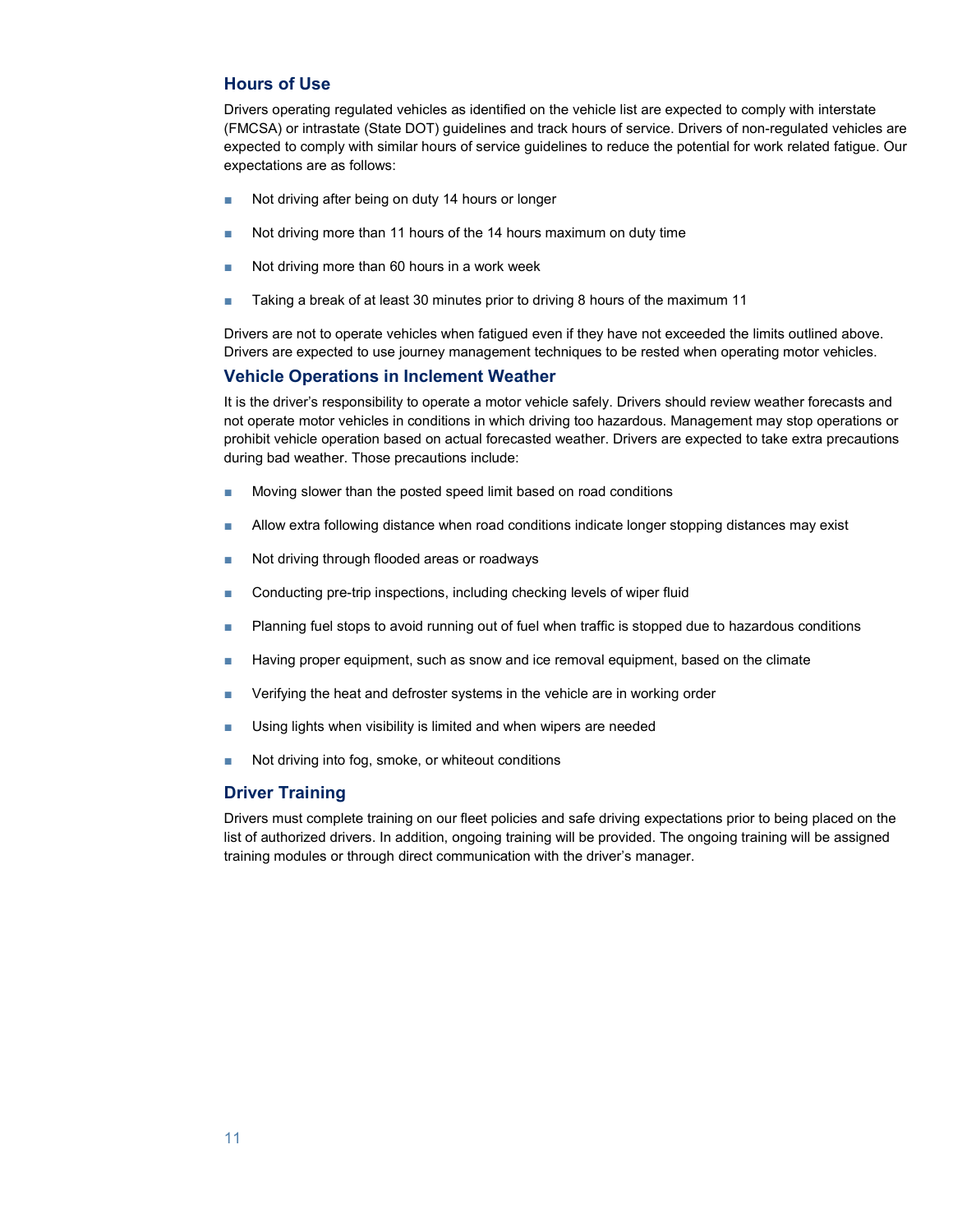## Program Elements Discussion

Having a more in-depth understanding of some program features can help you when developing fleet safety policies. The discussion below should not be included in your written program or policy. These topics have been included as a reference when customizing the template for your company and your specific types of vehicles and operations.

#### Minimum Insurance Limits for Personal Vehicles

Most vehicle reimbursement schedules use the IRS mileage reimbursement rate. The rate is based on average costs of owning and operating a motor vehicle. One of the costs is insurance. Your insurance agent or broker may be able to provide information on average insurance limits in your part of the country. Some sources of information on average limits are provided below.

#### **Edmonds**

Insurance experts generally recommended that you purchase 100/300 limits of bodily injury liability (meaning \$100,000 for one person in an accident and \$300,000 for all people injured in one accident). http://www.edmunds.com/auto-insurance/how-much-car-insurance-do-you-need.html (as of February 17, 2015)

## CNN Money Essentials

State minimum coverage limits are too low to protect the assets of most motorists. Unless your income and assets are minimal, buy at least \$100,000 per person, \$300,000 per accident. http://money.cnn.com/magazines/moneymag/money101/lesson22/index3.htm (as of February 17, 2015)

#### Wall Street Journal

The Personal Finance Section of the Wall Street Journal mentions recommended minimum limits of 100,000 per person and 300,000 per occurrence. http://guides.wsj.com/personal-finance/insurance/how-much-carinsurance-do-you-need/

#### Motor Vehicle Record Check

The Motor Vehicle Record (MVR) is a list of moving violations and crashes reported against a driver's license number for the past 3 to 5 years, in most states. The prospective driver may provide, in writing, a copy of their MVR once employment has been offered. A copy may be obtained for a small fee, with the employee's permission, by writing to the proper state Department of Motor Vehicles.

Some states have programs for continuous monitoring of driving records and will notify an employer when violations, convictions, suspensions, revocations, etc. are posted on a driving record. There are also commercial sources for motor vehicle records that provide continuous monitoring. Continuous monitoring provides stronger controls for understanding risk and keeping drivers who do not meet your standards from operating motor vehicles on company business or operating company vehicles.

MVRs should be used as qualification for new drivers, but may also be an indicator that driver counseling or training would be beneficial for existing drivers. Training after a conviction may help a driver recognize the importance a company places on safe driving and helps reduce the likelihood of future, similar involvement.

There should however, be certain offenses that receive higher consideration for action, such as:

- A felony involving the use of a motor vehicle
- Driving under the influence of alcohol or drugs (or refusal to be tested)
- Leaving the scene of an accident
- Speeding over a defined limit based on your states grouping. Sates may use different speeding ranges such as 6 to 10 MPH over posted. The ranges can vary by state, and states your drivers operate in may use slightly different ranges. Violations of 20 MPH or more over posted should be treated as much more serious than lower amounts over posted.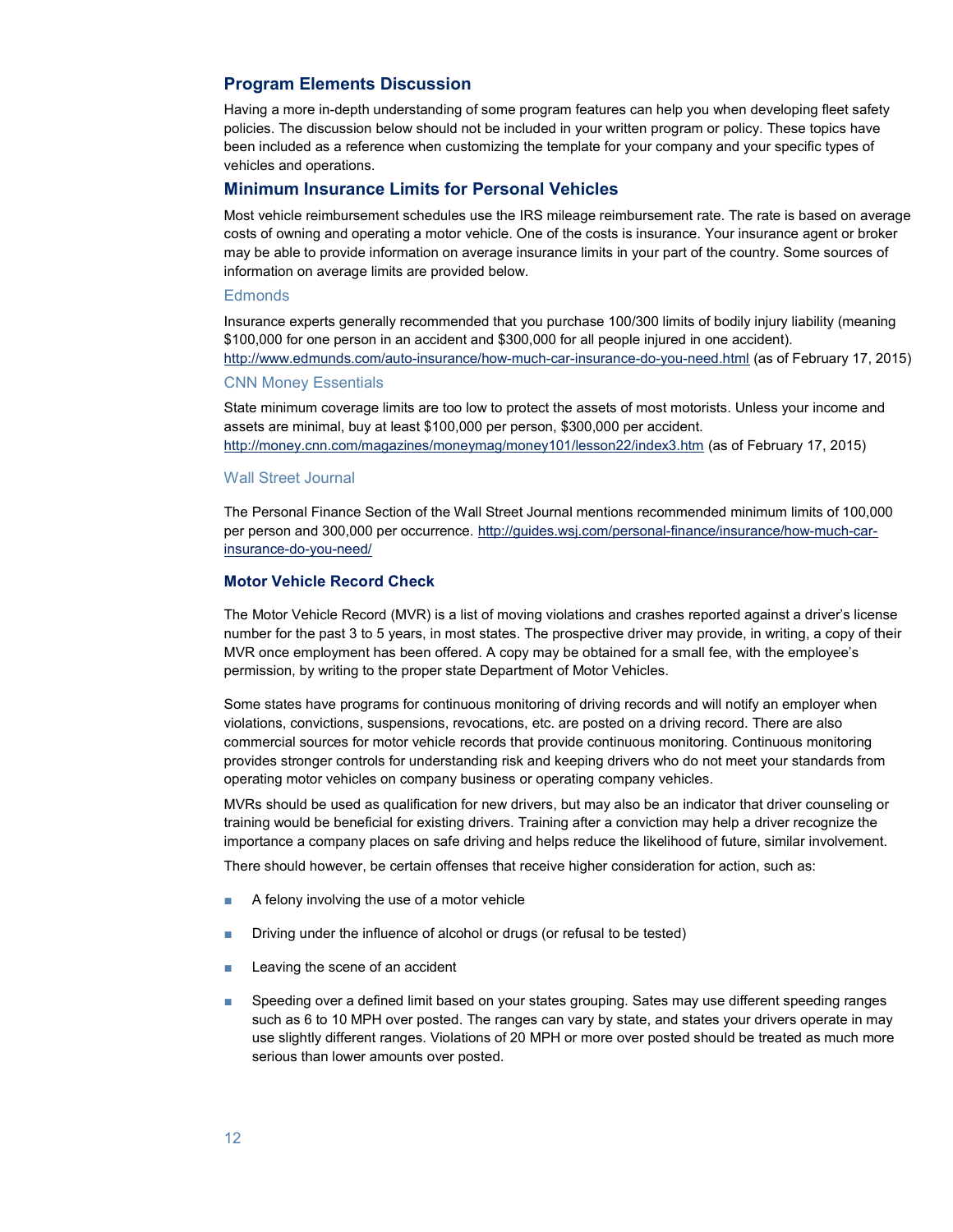## Driver Training vs Communicating Company Expectations

Many companies use commercial training materials for driver training. These materials have features and benefits but should not be used in place of having and communicating company expectations. Based on several benchmark and best practice studies, Liberty Mutual identified common elements in fleet safety programs from fleets with lower than expected crash frequency. These elements are:

- Select drivers based on their history and ability to perform the job
- Establish and communicate expectations on how jobs should be performed
- Monitor performance against the expectations
- Provide feedback on performance
- Change behavior that does not meet expectations
- Document their policies and actions

Training has a place in a fleet safety program but keep in mind that crashes are more likely to be caused by behaviors than a lack of knowledge. If commercial driver training materials are used there should be policies to support the concepts covered in that training. For example, if the training materials indicate a safe minimum following distance is 4 seconds for passenger vehicles, a company following distance policy should expect the same following distance.

Specific topics covered when communicating expectations can include the following:

- Company policies and procedures for operating company-owned vehicles
- Safe driving objectives and company expectations
- Vehicle use and limitations for personal use
- Annual MVR checks and methods for management evaluation
- Cargo handling and security precautions
- Driver training and crash reporting/response procedures
- Vehicle maintenance and inspection requirements
- Concepts of safe driving
- Territory and routes of expected travel
- License requirements (CDL, verification of physical/visual exams, etc.)

Distractions from Infotainment Systems

Some recent studies on distractions from infotainment systems typically found in passenger vehicles can be helpful when selecting vehicles and establishing or updating distraction policies. The studies shown below can help you understand the distraction impact.

Visual and Cognitive Demands of Using In-Vehicle Information Systems (http://aaafoundation.org/visualcognitive-demands-using-vehicle-information-systems/)

- This research examines the visual and cognitive demand associated with completing selected common tasks, including making a phone call, sending a text message, tuning the radio, and programming navigation systems using the infotainment systems found in 30 model year 2017 vehicles.
- Provides a fact sheet pdf that has key findings from the research.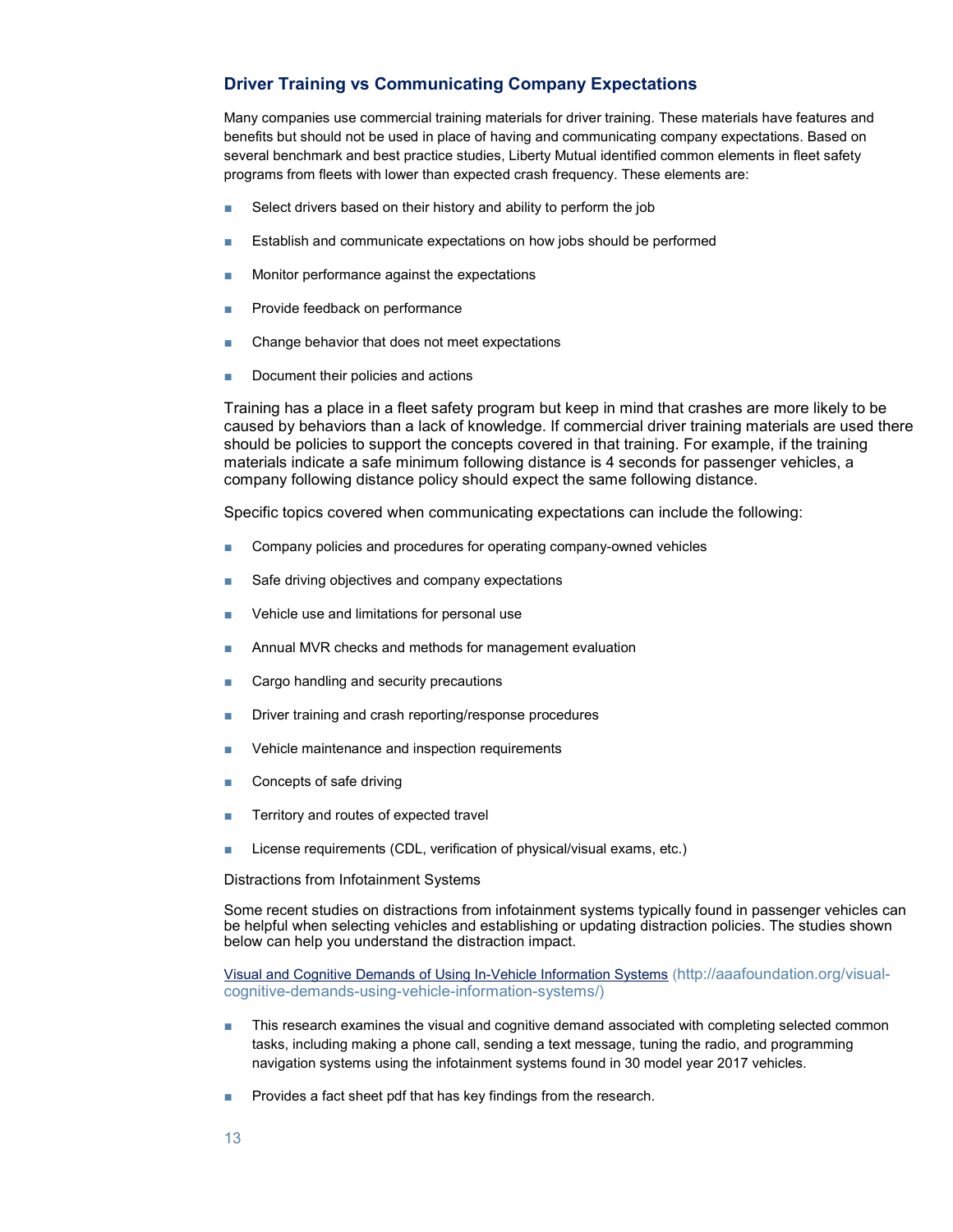University of Utah Study on Using In-Vehicle Infotainment Systems (https://unews.utah.edu/up-to-27 seconds-of-inattention-after-talking-to-your-car-or-smart-phone/)

- This provides a synopsis of the research without going into the full report.
- One key fact provided: But the most surprising finding was that a driver traveling only 25 mph continues to be distracted for up to 27 seconds after disconnecting from highly distracting phone and car voicecommand systems, and up to 15 seconds after disconnecting from the moderately distracting systems. The 27 seconds means a driver traveling 25 mph would cover the length of three football fields before regaining full attention.
- Explains the research on which infotainment systems are considered to be highly distracting and which are moderately distracting.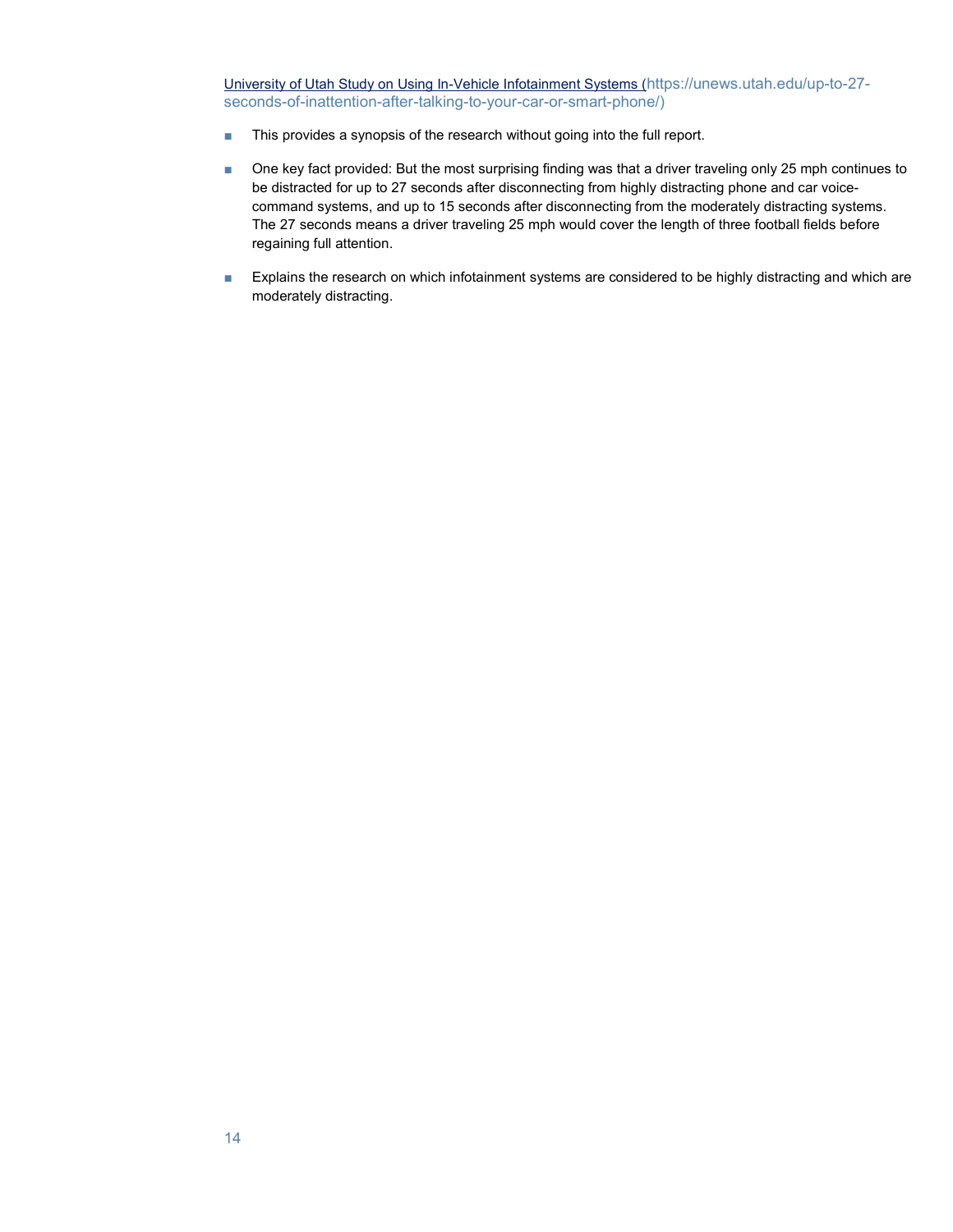# Examples of Acknowledgment Forms

The following pages are examples of various acknowledgment forms that can be used as part of a program or as part of an appendix to a fleet safety program.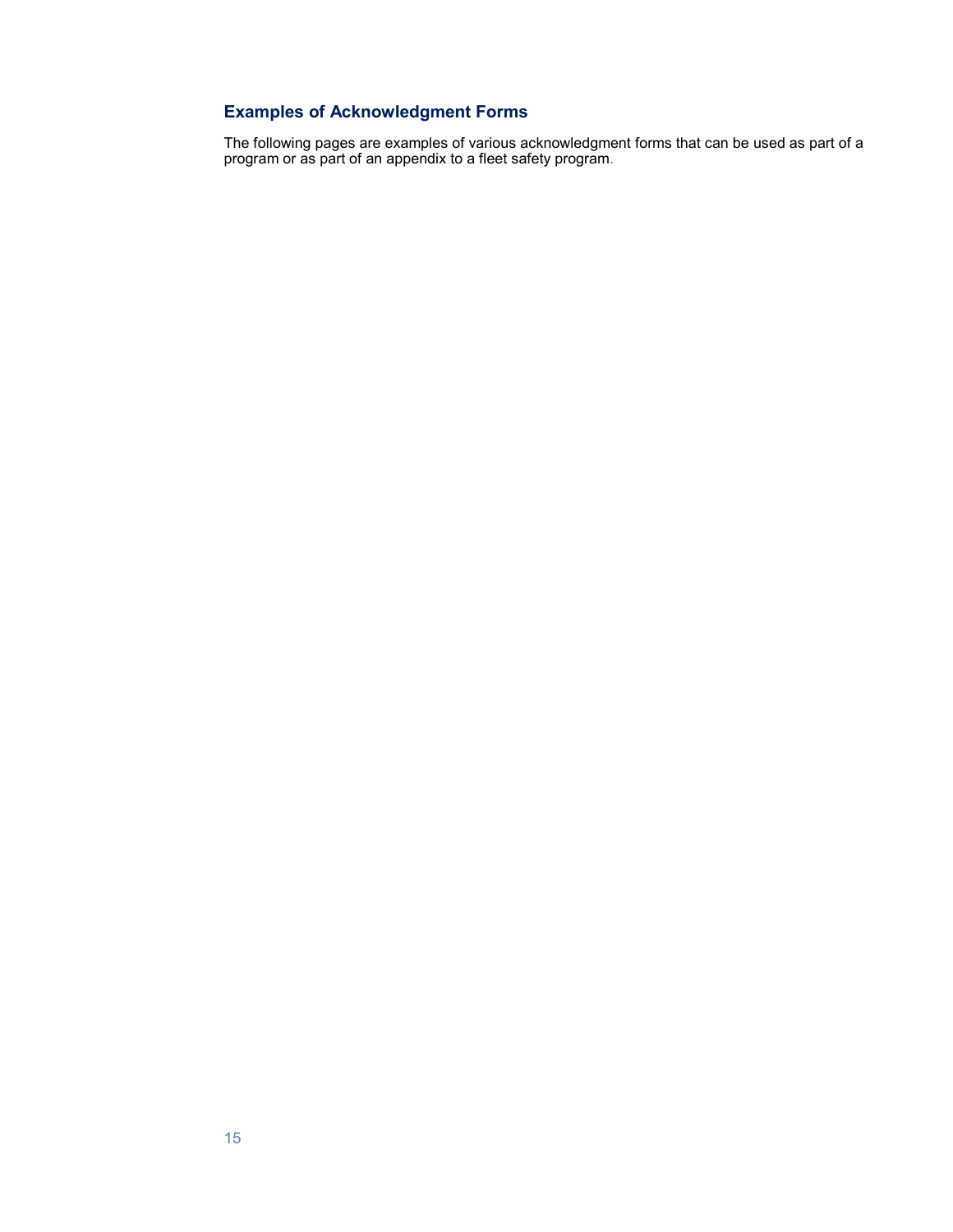# (Add Company Name) Driver Distraction and Mobile Device Use Policy — Acknowledgement

(Use this as a guide and customize to your organization's needs.)

Policy regarding use of cellular phones, personal digital assistants (PDAs), converged devices, texting devices, computers, and other mobile electronic devices.

Our company is committed to providing a safe work environment for all our employees. In addition, we strive to prevent injury to third parties while our employees are performing work-related activities.

Using cellular phones, computers, messaging devices, or any other mobile electronic device while operating a motor vehicle is a critical safety concern for  $(Company name)$ . As research has shown, such devices significantly distract drivers. Distracted driving increases the likelihood that a crash will occur.

This policy is intended to control the circumstances under which an employee can utilize a cell phone or other remote device while operating a motor vehicle on company business, regardless of whether the vehicle is company-owned, rented/leased, or employee-owned.

(Company name) requires all drivers on company business and drivers operating a company-owned vehicle for personal use to adhere to the following policy parameters while operating the motor vehicle:

- Employees must comply with federal, state, or local laws and regulations that may exist to control usage of mobile devices while operating a motor vehicle.
- If it is necessary to place or accept a cellular phone call at any time while operating a motor vehicle, the employee will safely drive his or her vehicle to an off-road location where the vehicle can be stopped without risk to the employee or any third party.
- Drivers will not send, compose, or review received text messages, either on a company-owned or personally-owned device.
- Drivers will not operate any other mobile device, including but not limited to a PDA, converged device, pocket PC, binaural headset-based audio device, such as an MP3 player, or laptop computer, either in a company-owned or personally owned vehicle while on company business.
- Navigation systems will be programmed before the trip is started, not while the motor vehicle is in operation.

Any employee who fails to adhere to this policy may be subject to disciplinary action, including, for example, written warning and/or subsequent restrictions on using a vehicle for company business. Employee safety is a priority at \_ (Company name), and your adherence to these guidelines will help us maintain the personal safety of our employees as well as that of our fellow drivers on the road.

## Driver Receipt

I hereby acknowledge receipt of the Mobile Device Use Policy for Drivers. I agree to abide by the directives set forth in this policy and to conduct myself according to the standards established therein.

**Signature** 

 $\overline{\phantom{a}}$  , and the set of the set of the set of the set of the set of the set of the set of the set of the set of the set of the set of the set of the set of the set of the set of the set of the set of the set of the s

Printed Name **Date** 

To be kept in employee file.

 $\frac{1}{2}$  ,  $\frac{1}{2}$  ,  $\frac{1}{2}$  ,  $\frac{1}{2}$  ,  $\frac{1}{2}$  ,  $\frac{1}{2}$  ,  $\frac{1}{2}$  ,  $\frac{1}{2}$  ,  $\frac{1}{2}$  ,  $\frac{1}{2}$  ,  $\frac{1}{2}$  ,  $\frac{1}{2}$  ,  $\frac{1}{2}$  ,  $\frac{1}{2}$  ,  $\frac{1}{2}$  ,  $\frac{1}{2}$  ,  $\frac{1}{2}$  ,  $\frac{1}{2}$  ,  $\frac{1$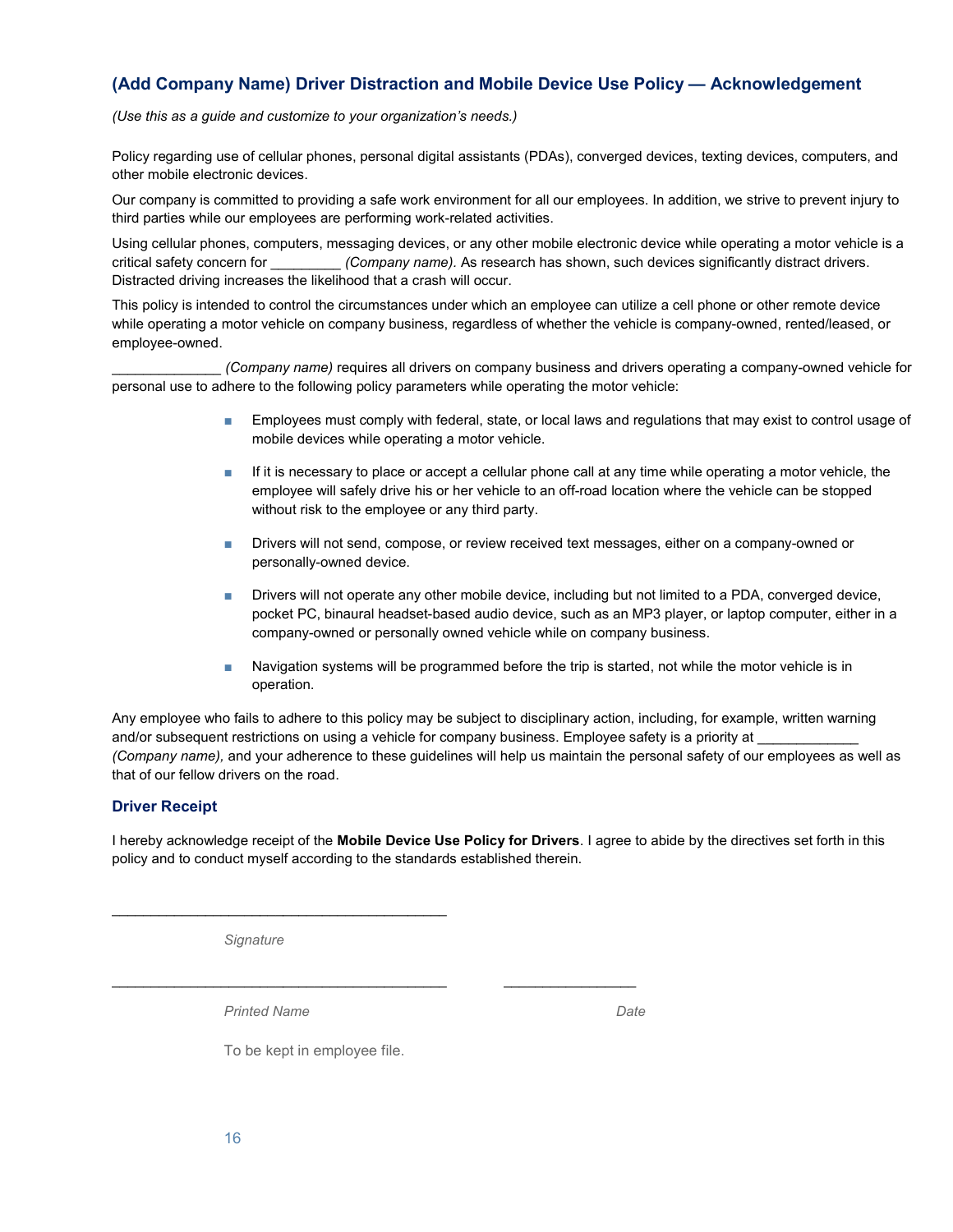## Driver Questionnaire

|                                                                                                                                                                                                                                | (Use this as a guide and customize to your organization's needs.)                                                                                                                                                                    |        |                 |  |  |  |  |  |
|--------------------------------------------------------------------------------------------------------------------------------------------------------------------------------------------------------------------------------|--------------------------------------------------------------------------------------------------------------------------------------------------------------------------------------------------------------------------------------|--------|-----------------|--|--|--|--|--|
|                                                                                                                                                                                                                                |                                                                                                                                                                                                                                      |        |                 |  |  |  |  |  |
|                                                                                                                                                                                                                                |                                                                                                                                                                                                                                      |        |                 |  |  |  |  |  |
| 1. Do you possess a current vehicle operator's license?                                                                                                                                                                        |                                                                                                                                                                                                                                      | VES NO |                 |  |  |  |  |  |
| Vehicle Operator License                                                                                                                                                                                                       | Other License (CDL, Chauffeur, etc.)                                                                                                                                                                                                 |        |                 |  |  |  |  |  |
| State:<br><u> 1980 - Andrea Andrew Maria (h. 1980).</u>                                                                                                                                                                        |                                                                                                                                                                                                                                      |        |                 |  |  |  |  |  |
| Expiration:                                                                                                                                                                                                                    |                                                                                                                                                                                                                                      |        |                 |  |  |  |  |  |
| License #:<br><u> 1990 - John Stone, amerikansk politiker (</u> † 1900)<br>Full Name:                                                                                                                                          |                                                                                                                                                                                                                                      |        |                 |  |  |  |  |  |
| <u> 2002 - Jan Barbarat, manazarta amerikan perang di pada 1990 - perang perang di pada 1990 - perang di pada 19</u><br>(As it appears on license)                                                                             | <u> The Communication of the Communication of the Communication of the Communication of the Communication of the Co</u>                                                                                                              |        |                 |  |  |  |  |  |
|                                                                                                                                                                                                                                |                                                                                                                                                                                                                                      |        |                 |  |  |  |  |  |
| 2. Have you ever had an operator's license revoked or suspended? __________ YES _______ NO                                                                                                                                     |                                                                                                                                                                                                                                      |        |                 |  |  |  |  |  |
| If yes, please explain. Notice that the set of year and the set of year and the set of the set of the set of the set of the set of the set of the set of the set of the set of the set of the set of the set of the set of the |                                                                                                                                                                                                                                      |        |                 |  |  |  |  |  |
| (2)<br>(3)<br>(4)<br>4. Have you ever received a citation for driving while under the influence of alcohol, _______ YES _____ NO                                                                                               | <u> 1989 - Jan Samuel Barbara, margaret a shekara ta 1989 - An tsara tsara tsara tsara tsara tsara tsara tsara ts</u>                                                                                                                |        |                 |  |  |  |  |  |
|                                                                                                                                                                                                                                |                                                                                                                                                                                                                                      |        |                 |  |  |  |  |  |
| drugs or other controlled substances?                                                                                                                                                                                          | <u>. In the second control of the second control of the second control of the second control of the second control of the second control of the second control of the second control of the second control of the second control</u> |        |                 |  |  |  |  |  |
| remedial traffic school required by the courts?                                                                                                                                                                                |                                                                                                                                                                                                                                      |        | NO <sub>N</sub> |  |  |  |  |  |
| If yes, explain<br>5. Have you ever been required to attend an alcohol offender's school, traffic offender's school or other                                                                                                   |                                                                                                                                                                                                                                      |        |                 |  |  |  |  |  |
| 6. Have you ever completed a driver's education course?                                                                                                                                                                        |                                                                                                                                                                                                                                      |        | $VES$ NO        |  |  |  |  |  |

Signature of Applicant **Date** 

 $\frac{1}{2}$  ,  $\frac{1}{2}$  ,  $\frac{1}{2}$  ,  $\frac{1}{2}$  ,  $\frac{1}{2}$  ,  $\frac{1}{2}$  ,  $\frac{1}{2}$  ,  $\frac{1}{2}$  ,  $\frac{1}{2}$  ,  $\frac{1}{2}$  ,  $\frac{1}{2}$  ,  $\frac{1}{2}$  ,  $\frac{1}{2}$  ,  $\frac{1}{2}$  ,  $\frac{1}{2}$  ,  $\frac{1}{2}$  ,  $\frac{1}{2}$  ,  $\frac{1}{2}$  ,  $\frac{1$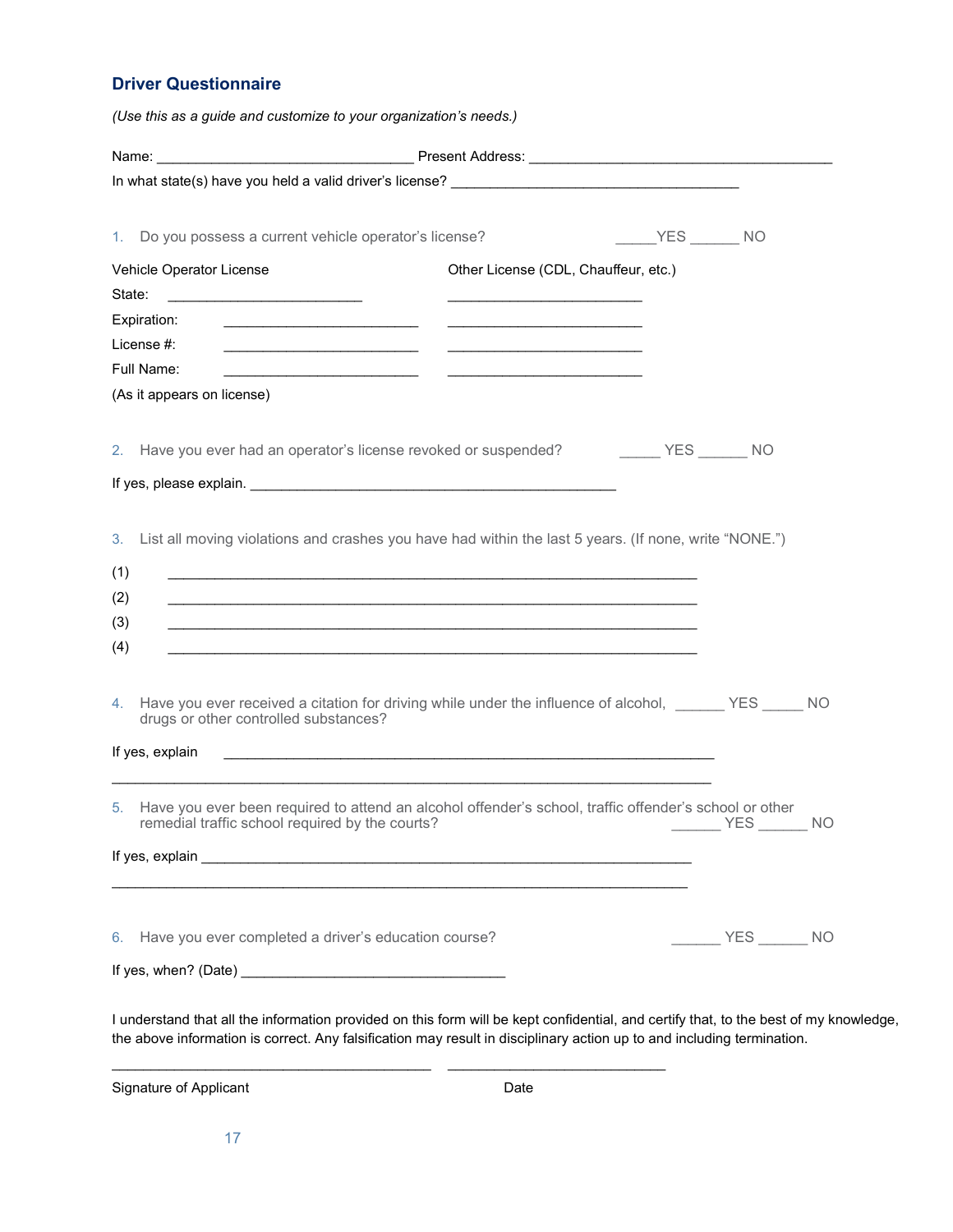## Motor Vehicle Records Acknowledgement

This defines the number of violations received before action may be taken regarding losing privileges to operate a vehicle on company business. The offenses are not limited to those committed while operating on company business.

This written notice and signoff acknowledgement must be retained in each driver's personnel file, indicating full understanding of the MVR criteria and respective consequences.

Minor Offenses

(Company may define individual offenses)

Within any 12 consecutive month period:

- First Offense: Written warning and counseling
- Second Offense: (Company shall define consequences)
- Third Offense: (Company shall define consequences)

Within any 24 consecutive month period:

- Second Offense: Written warning and counseling
- Third Offense: (Company shall define consequences)
- Fourth Offense: (Company shall define consequences)

#### Major Offenses

Major offenses are defined below and carry a consequence per the following:

- Any felony conviction in which a vehicle is used: (Company shall define consequences)
- Failure to stop, report, or comply with state statutes when involved in a crash: (Company shall define consequences)
- Any display or evidence of reckless driving, excessive speeding, endangerment of others, (or your company's specific offenses.): (Company shall define consequences)
- DUI (driving under the influence), DWI (driving while intoxicated) or OUI (operation under the influence):

First Offense: (Company shall define consequences) Note: Operating a motor vehicle while impaired is a major offense. Companies must understand that continuing to allow an employee to operate a motor vehicle on company business may be considered negligent entrustment in future legal proceedings.

#### Preventable Crashes

As defined by the National Safety Council regarding what actions the driver took to do "everything reasonable to avoid the crash, etc." A formal review by management and the employee's supervisor will convene to evaluate the circumstances of the crash.

Within 36 Months:

- First Crash: Evaluation and counseling
- Second Crash: (Company shall define consequences)
- Third Crash: (Company shall define consequences)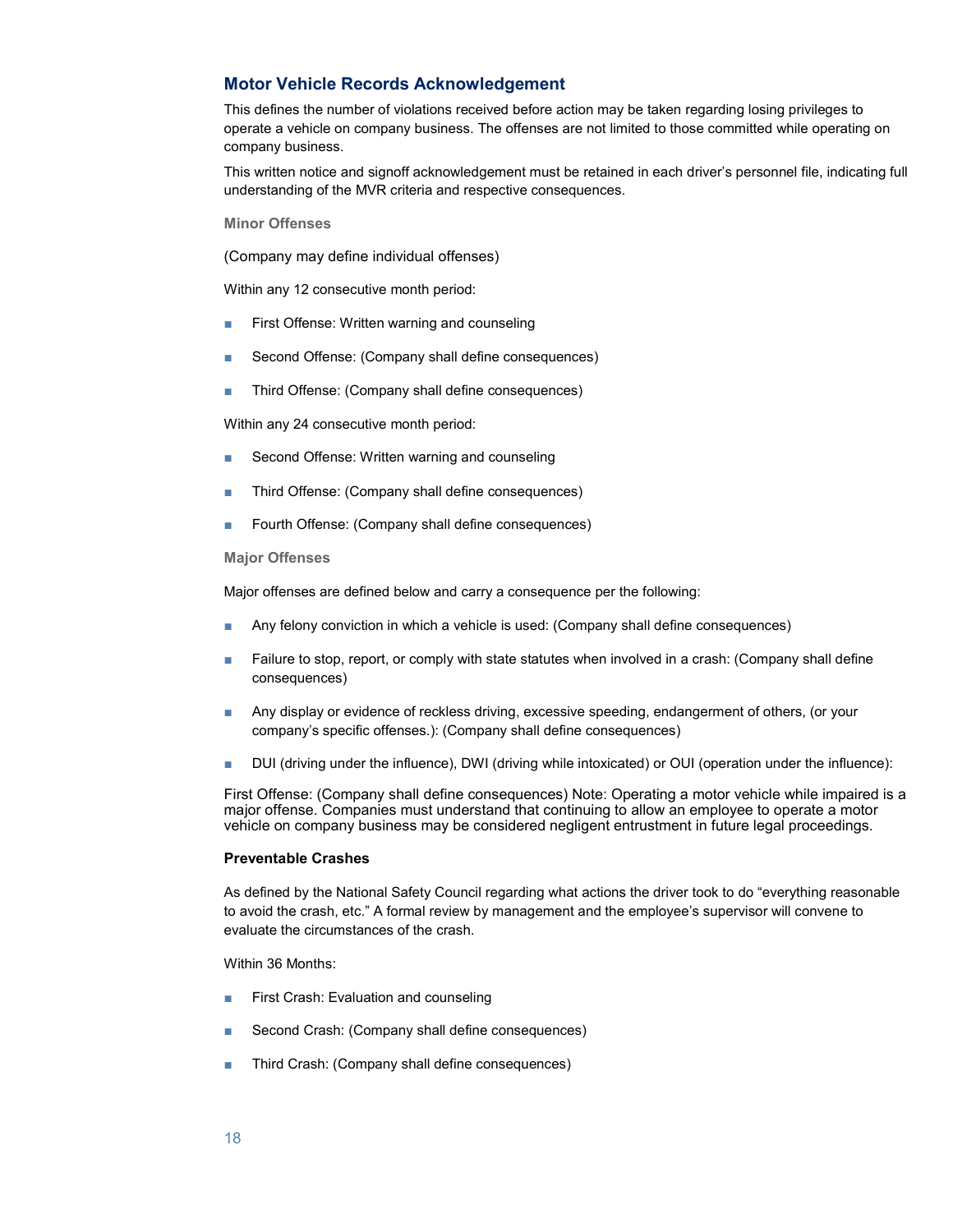#### Seatbelt/Restraint Violations

Seatbelts are crucial to keeping the driver in their seat. Being behind the wheel is a critical issue when maintaining control of the vehicle. Injuries from motor vehicle crashes can have serious impact on a business operation, the employee's family of the driver, and other drivers and passengers. How seatbelt violations will be treated when reviewing driving records should be addressed as part of your policy and mentioned in the above or under this heading.

I acknowledge and fully understand the consequences of my driving performance as evident by my crash and/or violation history and understand the expectations and policies outlined in the fleet safety program.

\_\_\_\_\_\_\_\_\_\_\_\_\_\_\_\_\_\_\_\_\_\_\_\_\_\_\_\_\_\_\_\_\_\_\_\_\_ \_\_\_\_\_\_\_\_\_\_\_\_\_\_\_\_\_\_\_\_\_\_\_\_\_\_\_\_\_\_\_\_\_\_\_\_\_\_\_\_\_\_\_

 $\mathcal{L}_\mathcal{L} = \{ \mathcal{L}_\mathcal{L} = \{ \mathcal{L}_\mathcal{L} = \{ \mathcal{L}_\mathcal{L} = \{ \mathcal{L}_\mathcal{L} = \{ \mathcal{L}_\mathcal{L} = \{ \mathcal{L}_\mathcal{L} = \{ \mathcal{L}_\mathcal{L} = \{ \mathcal{L}_\mathcal{L} = \{ \mathcal{L}_\mathcal{L} = \{ \mathcal{L}_\mathcal{L} = \{ \mathcal{L}_\mathcal{L} = \{ \mathcal{L}_\mathcal{L} = \{ \mathcal{L}_\mathcal{L} = \{ \mathcal{L}_\mathcal{$ 

Driver Signature **Supervisor Signature** Supervisor Signature

Date **Company Name**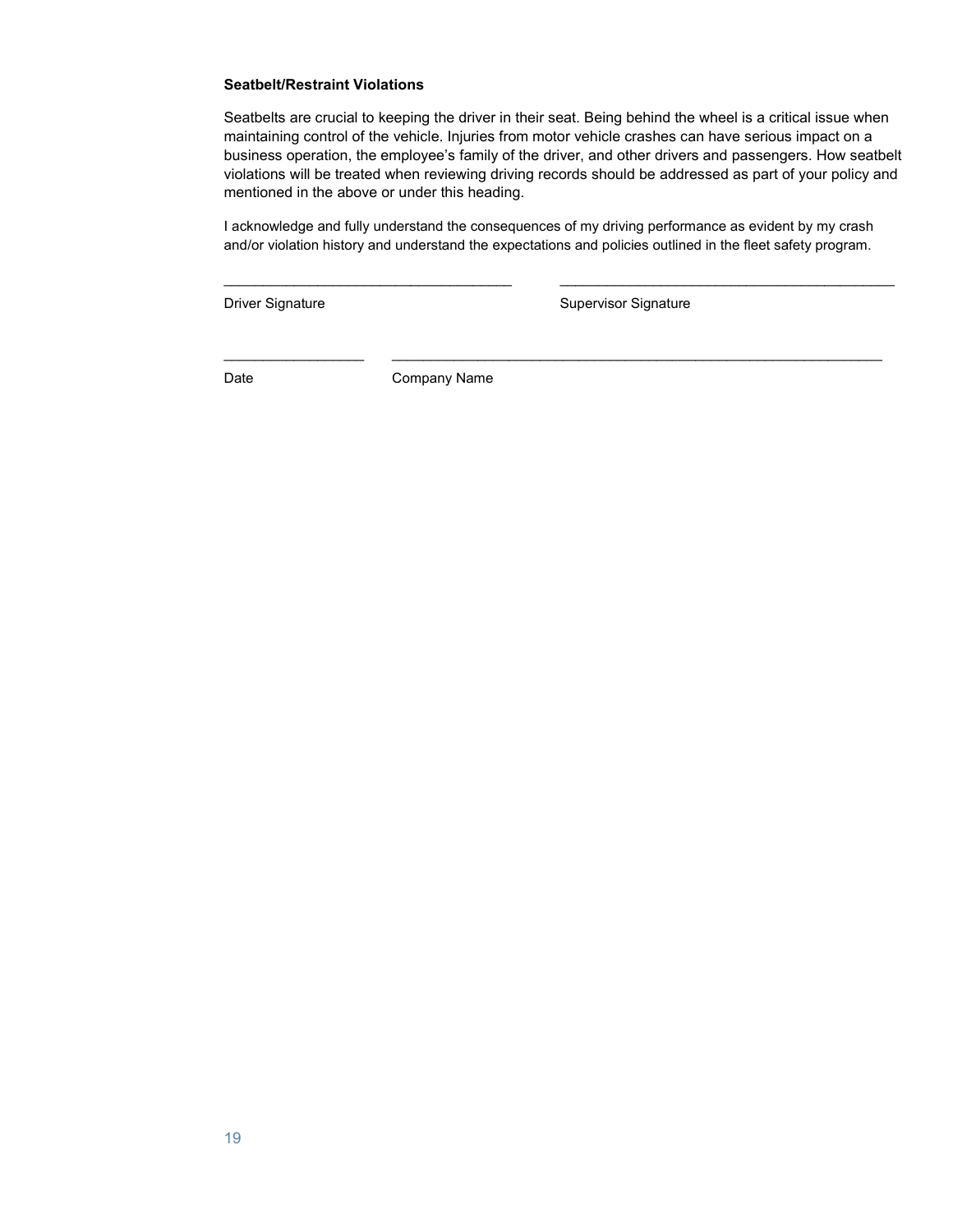## Employment Application Driving Position Supplement

(Use this as a guide and customize to your organization's needs.)

| Applicant Name:                                                                                                                     |          |                | Date:       |                          |                        |         |  |  |
|-------------------------------------------------------------------------------------------------------------------------------------|----------|----------------|-------------|--------------------------|------------------------|---------|--|--|
| <b>Present Street Address:</b>                                                                                                      |          |                |             |                          |                        |         |  |  |
| City, State, Zip                                                                                                                    |          |                | How long?   | Telephone No.            |                        |         |  |  |
| Previous street address, city, state, zip (if less than 3 years at<br>present address)                                              |          |                | How long?   | License<br>restrictions: |                        |         |  |  |
| <b>Driver License</b>                                                                                                               |          |                |             |                          |                        |         |  |  |
| <b>State</b>                                                                                                                        |          | License Number |             |                          | <b>Expiration date</b> |         |  |  |
|                                                                                                                                     |          |                |             |                          |                        |         |  |  |
| Traffic Violations: (List all traffic convictions and forfeitures in the past 5 years, except parking<br>violations)                |          |                |             |                          |                        |         |  |  |
| Location                                                                                                                            | Date     |                | Court       |                          | Charge                 | Penalty |  |  |
|                                                                                                                                     |          |                |             |                          |                        |         |  |  |
|                                                                                                                                     |          |                |             |                          |                        |         |  |  |
|                                                                                                                                     |          |                |             |                          |                        |         |  |  |
| Has your license or permit to operate a motor vehicle ever been suspended or revoked? _____ Yes<br>No.<br>If yes, when, where, why? |          |                |             |                          |                        |         |  |  |
| Crash Record: (List all crashes in which you have been involved in the past 3 years.)                                               |          |                |             |                          |                        |         |  |  |
| Date                                                                                                                                | Location |                | Description |                          |                        |         |  |  |
|                                                                                                                                     |          |                |             |                          |                        |         |  |  |
|                                                                                                                                     |          |                |             |                          |                        |         |  |  |
|                                                                                                                                     |          |                |             |                          |                        |         |  |  |

#### To Be Read and Signed by Applicant

I certify that all information on this application is true and complete to the best of my knowledge and that any misrepresentation could be reason for dismissal or denying employment. I authorize management to obtain a current Motor Vehicle Record of my driving history now, and at any time in the future. I recognize that I will not be permitted to operate a company vehicle or drive on company business if a review of my driving record indicates any of the following convictions: (1.) hit and run, (2.) driving under the influence of alcohol or drugs within the past x years, (3.) any felony, homicide, or manslaughter involving use of a motor vehicle, or (4.) leaving the scene of a crash (Company shall define consequences for all). I acknowledge that I have read the company's policy on safe driving and will follow requirements stated in this policy while I am driving on company business.

Driver's Signature: \_\_\_\_\_\_\_\_\_\_\_\_\_\_\_\_\_\_\_\_\_\_\_\_\_\_\_\_\_\_\_\_\_\_\_\_\_\_\_\_\_\_\_\_\_\_ Date: \_\_\_\_\_\_\_\_\_\_\_\_\_\_\_\_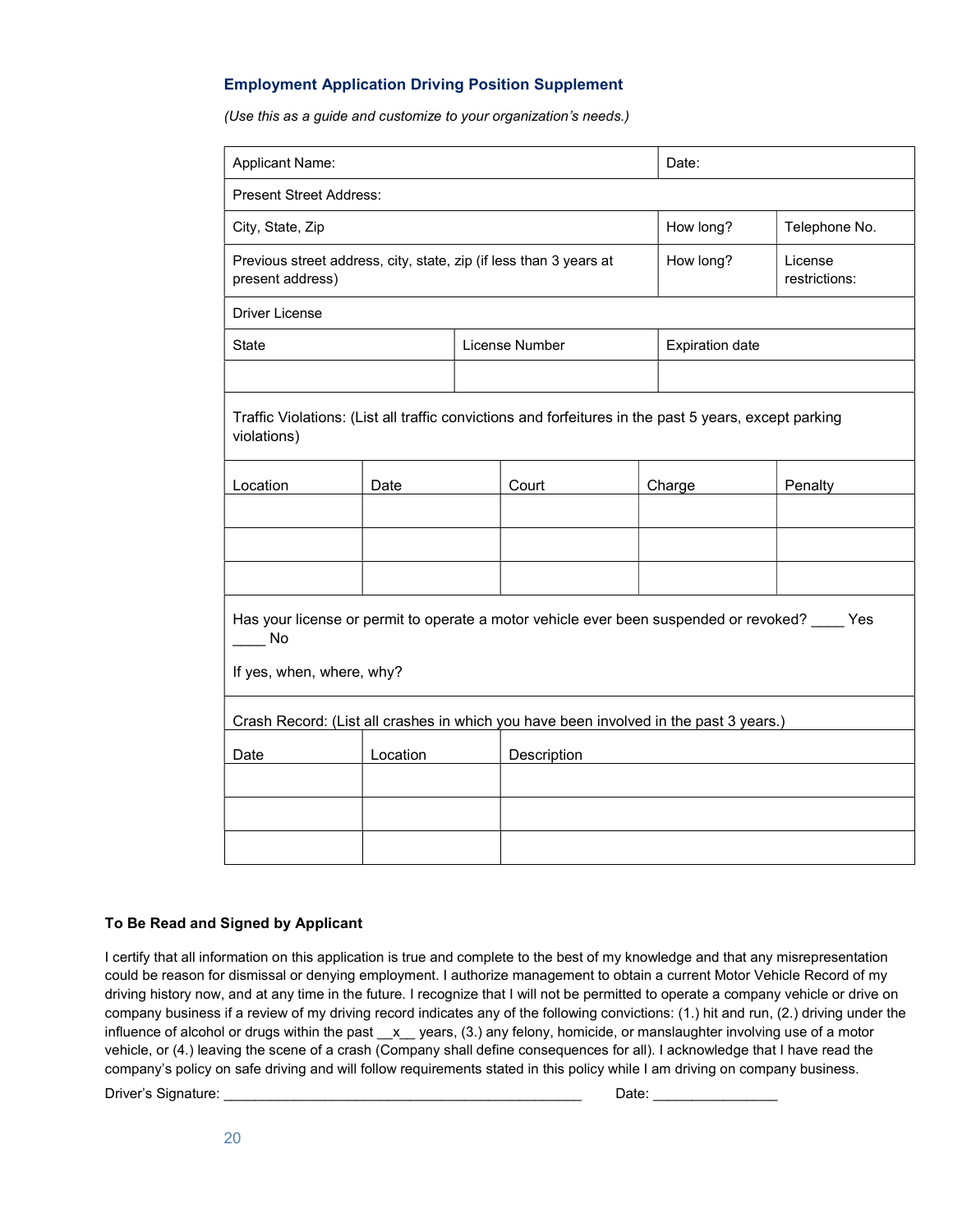# Sample Safe Driving Performance Expectations

(Use this as a guide and customize to your organization's needs.)

- Seat belts must be used by driver and all passengers.
- Properly installed child safety seats or booster seats must be used for all children under 80 lbs.
- Keys must never be left in the vehicle. Spare keys are to be kept in the office or at your home.
- Materials and inventory must not be left in plain view where they may be susceptible to theft or damage. Drivers are responsible for the security of vehicles and cargo.
- Always lock an unattended vehicle.
- Observe posted speed limits and rules of the road.
- Maintain company vehicles in accordance with our company policy and specifications. You will be responsible for damage to company vehicles resulting from reckless or abusive handling or operation.
- Be courteous to other drivers and pedestrians. Observation reports may be utilized to identify your driving habits and will be used in your evaluation.
- Do not use controlled substances or alcohol prior to or when operating a motor vehicle. Be aware of possible adverse effects of prescription drugs and do not operate a motor vehicle when ability is impaired.
- Only the assigned driver or other company personnel engaged in the course of their employment are permitted to drive company vehicles.
- Keep windows clean inside and out to reduce glare
- Remove snow accumulation prior to driving. Removal includes snow from on top of the vehicle and all windows and lights so visibility is maximized.
- Maintain 4 seconds of following distance between your vehicle and other vehicles (passenger vehicles), 5 to 8 seconds in heavy/long combination vehicles and move slightly slower than the flow of traffic in heavy traffic
- Maintain awareness of what is in front of your vehicle, on both sides and behind it to reduce the need for sudden stops or quick lane changes which can make it more likely other vehicles with strike your vehicle.

\_\_\_\_\_\_\_\_\_\_\_\_\_\_\_\_\_\_\_\_\_\_\_\_\_\_\_\_\_\_\_\_\_\_\_\_\_\_\_ \_\_\_\_\_\_\_\_\_\_\_\_\_\_\_\_\_\_\_\_\_\_\_\_\_\_\_\_\_\_\_\_\_\_\_\_\_\_\_\_

 $\frac{1}{2}$  ,  $\frac{1}{2}$  ,  $\frac{1}{2}$  ,  $\frac{1}{2}$  ,  $\frac{1}{2}$  ,  $\frac{1}{2}$  ,  $\frac{1}{2}$  ,  $\frac{1}{2}$  ,  $\frac{1}{2}$  ,  $\frac{1}{2}$  ,  $\frac{1}{2}$  ,  $\frac{1}{2}$  ,  $\frac{1}{2}$  ,  $\frac{1}{2}$  ,  $\frac{1}{2}$  ,  $\frac{1}{2}$  ,  $\frac{1}{2}$  ,  $\frac{1}{2}$  ,  $\frac{1$ 

■ Do not drive when fatigued and plan trips to avoid fatigue.

Driver Signature Company fleet coordinator

Company Name Date